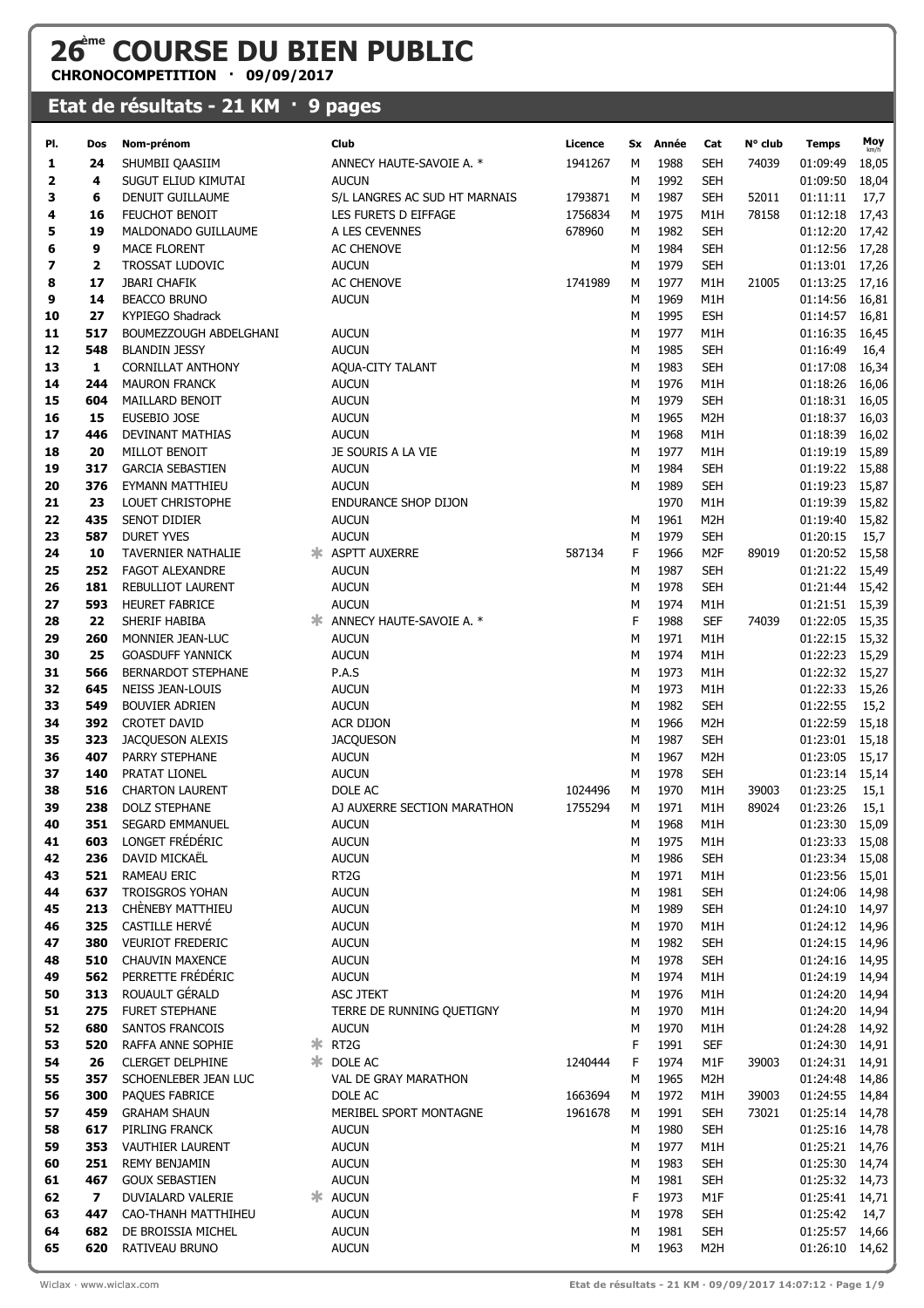| PI.        | Dos        | Nom-prénom                                      | Club                              | Licence | Sx     | Année        | Cat                      | $N^{\circ}$ club | Temps                | Moy            |
|------------|------------|-------------------------------------------------|-----------------------------------|---------|--------|--------------|--------------------------|------------------|----------------------|----------------|
| 66         | 157        | <b>GAGE HUBERT</b>                              | <b>AUCUN</b>                      |         | М      | 1979         | SEH                      |                  | 01:26:28             | 14,57          |
| 67         | 414        | <b>RUFFIN ANTONY</b>                            | <b>AUCUN</b>                      |         | М      | 1978         | <b>SEH</b>               |                  | 01:26:30             | 14,57          |
| 68         | 465        | MORENO LOPEZ OLIVIER                            | <b>AUCUN</b>                      |         | М      | 1979         | <b>SEH</b>               |                  | 01:26:30             | 14,57          |
| 69         | 418        | DA COSTA SEBASTIEN                              | <b>AUCUN</b>                      |         | м      | 1976         | M1H                      |                  | 01:26:33             | 14,56          |
| 70         | 526        | <b>DAUTREY HERVE</b>                            | <b>AUCUN</b>                      |         | М      | 1966         | M <sub>2</sub> H         |                  | 01:26:35             | 14,55          |
| 71         | 541        | TONNERRE NICOLAS                                | <b>CHAUSS'PIED</b>                |         | М      | 1977         | M1H                      |                  | 01:26:40             | 14,54          |
| 72         | 477        | <b>GUILLOT PATRICE</b>                          | <b>AUCUN</b>                      |         | М      | 1973         | M1H                      |                  | 01:26:41             | 14,54          |
| 73         | 504        | <b>DRUINE DENIS</b>                             | <b>AUCUN</b>                      |         | M      | 1967         | M <sub>2</sub> H         |                  | 01:26:43             | 14,53          |
| 74         | 256        | <b>LEGROS THIERRY</b>                           | <b>AUCUN</b>                      |         | М      | 1978         | <b>SEH</b>               |                  | 01:26:53             | 14,5           |
| 75         | 653        | ARBILLOT VALENTIN                               | <b>AUCUN</b>                      |         | М      | 1994         | <b>SEH</b>               |                  | 01:27:01             | 14,48          |
| 76         | 624        | <b>SCHWAB DAVID</b>                             | <b>AUCUN</b>                      |         | М      | 1974         | M1H                      |                  | 01:27:02             | 14,48          |
| 77         | 232        | <b>BREUILLÉ BAPTISTE</b>                        | <b>AUCUN</b>                      |         | М      | 1992         | <b>SEH</b>               |                  | 01:27:05             | 14,47          |
| 78         | 430        | ANNEQUIN FRANCOIS                               | TRAIL BELFORT MARATHON            |         | М      | 1968         | M1H                      |                  | 01:27:18             | 14,43          |
| 79         | 187        | <b>BOUCHETARD PIERRE</b>                        | <b>ATHLETIC GYM</b>               |         | М      | 1972         | M1H                      |                  | 01:27:23             | 14,42          |
| 80         | 143        | <b>CAPLIEZ PATRICE</b>                          | <b>AUCUN</b>                      |         | M      | 1974         | M1H                      |                  | 01:27:34             | 14,39          |
| 81         | 689        | ROPELE PASCAL                                   | <b>AC TALANT</b>                  |         | М      | 1971         | M1H                      |                  | 01:27:36             | 14,38          |
| 82         | 420        | <b>GONGET CHRISTOPHE</b>                        | VAL DE GRAY MARATHON              |         | М      | 1972         | M1H                      |                  | 01:27:37             | 14,38          |
| 83         | 514        | RICHARD JEAN-MARIE                              | LONS ATHLE 38                     | 732395  | М      | 1966         | M <sub>2</sub> H         | 39013            | 01:27:48             | 14,35          |
| 84         | 122        | PINSTON AURÉLIEN                                | <b>AUCUN</b>                      |         | М      | 1990         | <b>SEH</b>               |                  | 01:27:57             | 14,33          |
| 85         | 322        | DE GASPERI RAPHAEL                              | <b>AJVN</b>                       |         | М      | 1961         | M2H                      |                  | 01:27:59             | 14,32          |
| 86         | 694        | <b>WEBER DAVID</b><br>LAHAYE DOMINIQUE          | <b>AUCUN</b>                      |         | М      | 1987         | <b>SEH</b>               |                  | 01:28:20             | 14,26          |
| 87<br>88   | 599<br>269 | <b>CAMBAZARD PASCAL</b>                         | <b>AUCUN</b><br>DOLE AC           | 158941  | М<br>м | 1970<br>1966 | M1H<br>M2H               | 39003            | 01:28:31<br>01:28:43 | 14,23          |
| 89         | 452        | MONOT SÉBASTIEN                                 | <b>AUCUN</b>                      |         | М      | 1979         | <b>SEH</b>               |                  | 01:28:44             | 14,2<br>14,2   |
| 90         | 396        | <b>CLERCELET LAURENT</b>                        | <b>AUCUN</b>                      |         | М      | 1967         | M2H                      |                  | 01:28:47             | 14,19          |
| 91         | 282        | <b>LASNEL VINCENT</b>                           | <b>AUCUN</b>                      |         | M      | 1995         | <b>ESH</b>               |                  | 01:28:53             | 14,18          |
| 92         | 113        | RICHARD CHRISTOPHE                              | <b>AUCUN</b>                      |         | М      | 1976         | M1H                      |                  | 01:28:53             | 14,18          |
| 93         | 110        | <b>JARLAUD EMMANUEL</b>                         | <b>AUCUN</b>                      |         | М      | 1971         | M1H                      |                  | 01:29:00             | 14,16          |
| 94         | 480        | <b>MAITROT JEAN MARIE</b>                       | <b>AUCUN</b>                      |         | М      | 1966         | M <sub>2</sub> H         |                  | 01:29:12             | 14,13          |
| 95         | 636        | <b>TOSI ERIC</b>                                | <b>AUCUN</b>                      |         | М      | 1975         | M1H                      |                  | 01:29:15             | 14,12          |
| 96         | 512        | <b>BERNARD GAUTHIER</b>                         | TERRE DE RUNNING QUETIGNY         |         | М      | 1988         | <b>SEH</b>               |                  | 01:29:21             | 14,1           |
| 97         | 205        | <b>RENAUX PHILIPPE</b>                          | <b>AUCUN</b>                      |         | М      | 1965         | M <sub>2</sub> H         |                  | 01:29:22             | 14,1           |
| 98         | 163        | <b>HANIFI MARC</b>                              | <b>AUCUN</b>                      |         | М      | 1970         | M <sub>1</sub> H         |                  | 01:29:22             | 14,1           |
| 99         | 606        | <b>MAINY FLORENT</b>                            | <b>AUCUN</b>                      |         | М      | 1980         | <b>SEH</b>               |                  | 01:29:26             | 14,09          |
| 100        | 615        | PICCIOLI ROMANE                                 | <b>AUCUN</b>                      |         | М      | 1973         | M1H                      |                  | 01:29:28             | 14,08          |
| 101        | 618        | PRIAT MATTHIEU                                  | <b>AUCUN</b>                      |         | М      | 1983         | <b>SEH</b>               |                  | 01:29:34             | 14,07          |
| 102        | 558        | <b>FEBVRE LAURENT</b>                           | <b>AUCUN</b>                      |         | М      | 1985         | <b>SEH</b>               |                  | 01:29:39             | 14,05          |
| 103        | 408        | <b>GARNIER RODOLPHE</b>                         | <b>AC TALANT</b>                  | 1890174 | М      | 1959         | M <sub>2</sub> H         |                  | 01:29:39             | 14,05          |
| 104        | 337        | STREIT LOIC                                     | <b>AUCUN</b>                      |         | М      | 1989         | <b>SEH</b>               |                  | 01:29:39             | 14,05          |
| 105        | 358        | <b>MARTIN RENÉ</b>                              | DIJON TRIATHLON                   |         | M      | 1953         | M3H                      |                  | 01:29:42 14,05       |                |
| 106        | 466        | <b>BALLET JULIEN</b>                            | <b>AUCUN</b>                      |         | M      | 1986         | <b>SEH</b>               |                  | 01:29:46             | 14,04          |
| 107        | 219        | <b>BRIE OLIVIER</b>                             | VAL DE GRAY MARATHON              |         | М      | 1972         | M1H                      |                  | 01:29:49             | 14,03          |
| 108        | 162        | DE LESTAPIS HUGUES                              | AJ AUXERRE SECTION MARATHON       | 1644447 | М      | 1964         | M <sub>2</sub> H         | 89024            | 01:29:54             | 14,02          |
| 109        | 298        | <b>FAUCHAIT ALBAN</b>                           | <b>AUCUN</b>                      |         | М      | 1974         | M1H                      |                  | 01:30:19             | 13,95          |
| 110        | 671        | <b>DUCROT LOIC</b>                              | TERRE DE RUNNING QUETIGNY         |         | М      | 1975         | M1H                      |                  | 01:30:20             | 13,95          |
| 111<br>112 | 673<br>611 | <b>SALGUES CEDRIC</b><br>MERLE NICOLAS          | COURIR A SENNECEY<br><b>AUCUN</b> |         | М<br>М | 1981<br>1981 | <b>SEH</b><br><b>SEH</b> |                  | 01:30:25<br>01:30:29 | 13,94<br>13,93 |
| 113        | 394        | <b>MEUGNIER YVES</b>                            | LES PETITS PAS DE ROMANE          |         | М      | 1954         | M3H                      |                  | 01:30:42             | 13,89          |
| 114        | 263        | <b>VERSAVEL GUILLAUME</b>                       | <b>AUCUN</b>                      |         | М      | 1988         | <b>SEH</b>               |                  | 01:30:44             | 13,89          |
| 115        | 350        | TAILLARD FREDERIC                               | <b>AUCUN</b>                      |         | M      | 1977         | M1H                      |                  | 01:30:45             | 13,88          |
| 116        | 530        | <b>INGE NICOLAS</b>                             | <b>AUCUN</b>                      |         | М      | 1978         | <b>SEH</b>               |                  | 01:30:53             | 13,86          |
| 117        | 642        | INGÉ THIBAUT                                    | <b>AUCUN</b>                      |         | M      | 1983         | <b>SEH</b>               |                  | 01:30:55             | 13,86          |
| 118        | 333        | <b>DONNEZ PATRICK</b>                           | <b>AUCUN</b>                      |         | М      | 1965         | M <sub>2</sub> H         |                  | 01:30:58             | 13,85          |
| 119        | 291        | DEPLANQUE PATRICE                               | LACSHM                            | 815477  | М      | 1958         | M <sub>2</sub> H         | 52011            | 01:30:58             | 13,85          |
| 120        | 360        | <b>GACONNET ROLAND</b>                          | GA HAUT-SAONOIS (FC)              | 938378  | М      | 1954         | M3H                      | 70004            | 01:31:08             | 13,83          |
| 121        | 231        | <b>CALVET DANY</b>                              | <b>AUCUN</b>                      |         | М      | 1963         | M <sub>2</sub> H         |                  | 01:31:20             | 13,8           |
| 122        | 290        | BOISSARD JÉRÔME                                 | <b>AUCUN</b>                      |         | М      | 1978         | <b>SEH</b>               |                  | 01:31:28             | 13,78          |
| 123        | 186        | MONNIN FRANCOIS                                 | <b>AUCUN</b>                      |         | М      | 1973         | M <sub>1</sub> H         |                  | 01:31:57             | 13,7           |
| 124        | 534        | <b>ROBLOT SYLVAIN</b>                           | <b>AUCUN</b>                      |         | М      | 1969         | M1H                      |                  | 01:32:23             | 13,64          |
| 125        | 277        | PEPIN JONATHAN                                  | <b>TDR</b>                        |         | М      | 1989         | <b>SEH</b>               |                  | 01:32:24             | 13,64          |
| 126        | 662        | <b>VILO CHRISTOPHE</b>                          | <b>AUCUN</b>                      |         | М      | 1971         | M1H                      |                  | 01:32:25             | 13,63          |
| 127        | 667        | <b>COURTOIS YVES</b>                            | <b>FERRIERES SA</b>               |         | М      | 1966         | M <sub>2</sub> H         |                  | 01:32:25             | 13,63          |
| 128        | 649        | <b>BENIER PHILIPPE</b>                          | <b>AUCUN</b>                      |         | M      | 1977         | M1H                      |                  | 01:32:31             | 13,62          |
| 129        | 278        | SOULAGES ERICK                                  | <b>AUCUN</b>                      |         | М      | 1972         | M1H                      |                  | 01:32:46             | 13,58          |
| 130        | 523        | DEVILLE CHRISTOPHE                              | <b>AUCUN</b>                      |         | М      | 1968         | M1H                      |                  | 01:32:50             | 13,57          |
| 131<br>132 | 399<br>389 | <b>GAUTHIER DANIEL</b><br><b>HACQUARD DENIS</b> | DOLE AC<br><b>AUCUN</b>           | 1942947 | М<br>М | 1956<br>1965 | M3H<br>M <sub>2</sub> H  | 39003            | 01:33:19<br>01:33:24 | 13,5           |
| 133        | 659        | KARROUM FOUAD                                   | <b>AUCUN</b>                      |         | М      | 1977         | M <sub>1</sub> H         |                  | 01:33:38             | 13,49<br>13,46 |
| 134        | 401        | ROCAULT PIERRE                                  | <b>AUCUN</b>                      |         | М      | 1987         | <b>SEH</b>               |                  | 01:33:38             | 13,46          |
| 135        | 279        | MASSIP ANTOINE                                  | <b>AUCUN</b>                      |         | М      | 1993         | <b>SEH</b>               |                  | 01:33:42 13,45       |                |
| 136        | 483        | MATHIS OLIVIER                                  | <b>AUCUN</b>                      |         | М      | 1998         | <b>JUH</b>               |                  | 01:33:45 13,44       |                |
|            |            |                                                 |                                   |         |        |              |                          |                  |                      |                |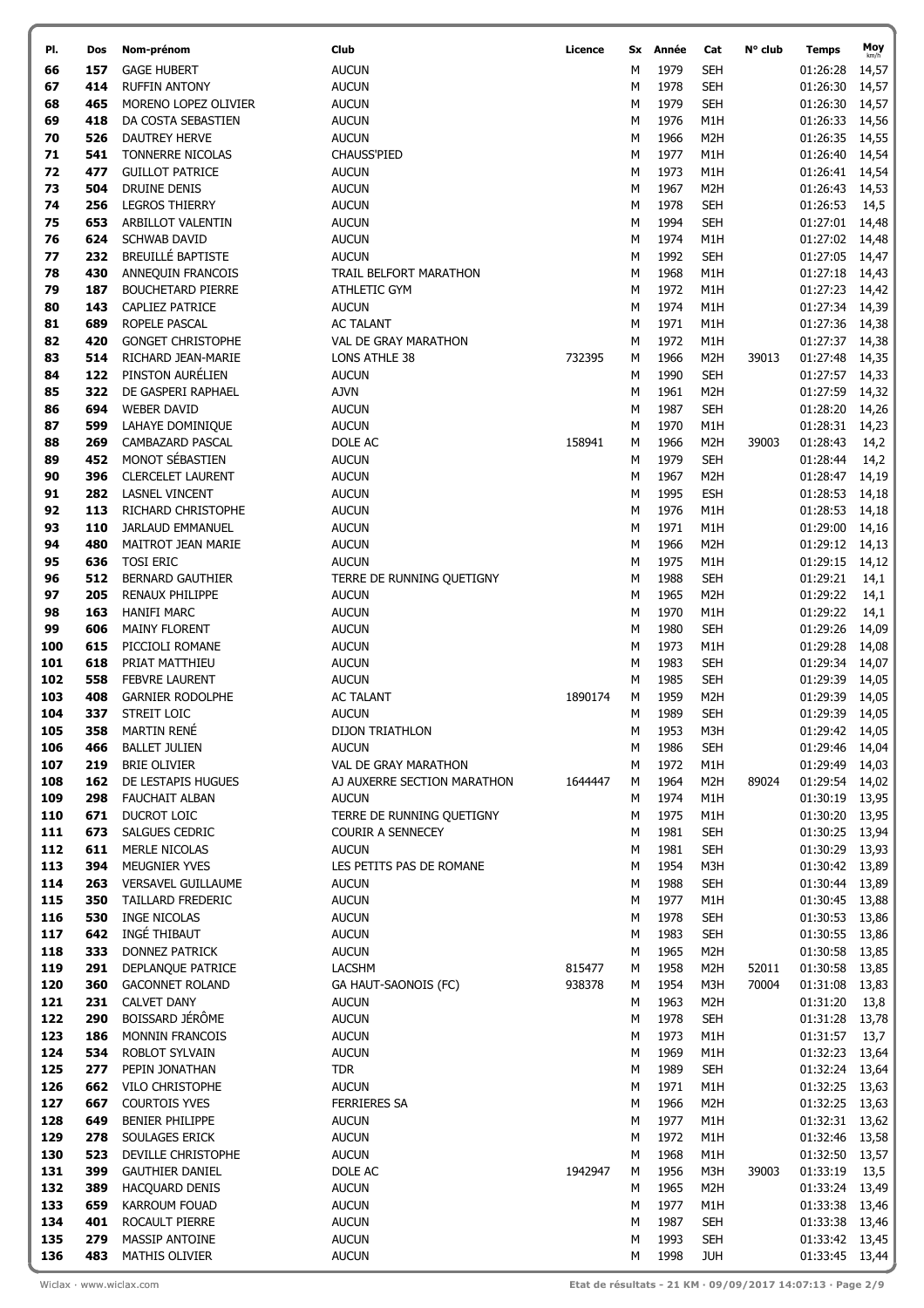| PI.        | Dos        | Nom-prénom                               | Club                          | Licence | Sx     | Année        | Cat                            | N° club | <b>Temps</b>               | Moy<br>km/h    |
|------------|------------|------------------------------------------|-------------------------------|---------|--------|--------------|--------------------------------|---------|----------------------------|----------------|
| 137        | 578        | CHANEL NICOLAS                           | <b>AUCUN</b>                  |         | М      | 1979         | <b>SEH</b>                     |         | 01:33:45                   | 13,44          |
| 138        | 315        | <b>LORBACH FLORENT</b>                   | <b>AUCUN</b>                  |         | М      | 1982         | <b>SEH</b>                     |         | 01:33:49                   | 13,43          |
| 139        | 199        | <b>CHATELLIER VINCENT</b>                | <b>AUCUN</b>                  |         | M      | 1980         | <b>SEH</b>                     |         | 01:34:06                   | 13,39          |
| 140        | 102        | DUBIEZ JEREMY                            | <b>AUCUN</b>                  |         | M      | 1989         | <b>SEH</b>                     |         | 01:34:10                   | 13,38          |
| 141        | 340        | TOURNIER PHILIPPE                        | <b>AUCUN</b>                  |         | M      | 1973         | M1H                            |         | 01:34:11                   | 13,38          |
| 142        | 129        | PORTIER TOM                              | <b>AUCUN</b>                  |         | M      | 1994         | <b>SEH</b>                     |         | 01:34:11 13,38             |                |
| 143        | 436        | <b>BERTHET YVES</b>                      | <b>AUCUN</b>                  |         | М      | 1960         | M <sub>2</sub> H               |         | 01:34:16                   | 13,37          |
| 144        | 288        | <b>GRANDGIRARD PAUL</b>                  | <b>AUCUN</b>                  |         | M      | 1963         | M <sub>2</sub> H               |         | 01:34:16                   | 13,37          |
| 145        | 254        | DEMOLOMBE CLAUDE                         | <b>AUCUN</b>                  |         | M      | 1946         | M4H                            |         | 01:34:19                   | 13,36          |
| 146<br>147 | 626<br>627 | SERMONAT DAMIEN<br><b>SEURRE THIERRY</b> | <b>AUCUN</b><br><b>AUCUN</b>  |         | M<br>М | 1976<br>1972 | M1H                            |         | 01:34:20                   | 13,36          |
| 148        | 462        | PASCAL JEAN-ADRIEN                       | <b>AUCUN</b>                  |         | M      | 1994         | M1H<br><b>SEH</b>              |         | 01:34:22<br>01:34:29       | 13,35<br>13,34 |
| 149        | 616        | PIQUET STEFAN                            | <b>AUCUN</b>                  |         | M      | 1979         | <b>SEH</b>                     |         | 01:34:30                   | 13,33          |
| 150        | 354        | RACLOT LIONEL                            | <b>TDR</b>                    |         | M      | 1972         | M1H                            |         | 01:34:32 13,33             |                |
| 151        | 121        | MORETTI DAVID                            | <b>AUCUN</b>                  |         | M      | 1973         | M1H                            |         | 01:34:37                   | 13,32          |
| 152        | 248        | <b>BOUHELIER MICKAEL</b>                 | CSA BA116                     |         | M      | 1981         | <b>SEH</b>                     |         | 01:34:51                   | 13,28          |
| 153        | 391        | <b>SCHMITZ FRANÇOIS</b>                  | <b>AUCUN</b>                  |         | M      | 1964         | M <sub>2</sub> H               |         | 01:34:53                   | 13,28          |
| 154        | 369        | LEPETIT JASON                            | <b>AUCUN</b>                  |         | М      | 1988         | <b>SEH</b>                     |         | 01:34:58                   | 13,27          |
| 155        | 576        | CHAMBELLAND FABRICE                      | <b>AUCUN</b>                  |         | M      | 1970         | M1H                            |         | 01:34:59                   | 13,27          |
| 156        | 159        | <b>BILLARD YOANN</b>                     | <b>AUCUN</b>                  |         | M      | 1978         | <b>SEH</b>                     |         | 01:35:01                   | 13,26          |
| 157        | 473        | <b>VERNET EDOUARD</b>                    | <b>KERAUNOS SPORTS</b>        |         | M      | 1989         | <b>SEH</b>                     |         | 01:35:04                   | 13,25          |
| 158        | 217        | <b>DESFOUX ANTHONY</b>                   | <b>AUCUN</b>                  |         | М      | 1981         | <b>SEH</b>                     |         | 01:35:04                   | 13,25          |
| 159<br>160 | 565<br>183 | <b>FROSSARD PHILIPPE</b><br>LOMBARD ERIC | AUCUN                         | 438731  | M      | 1976<br>1973 | M1H                            |         | 01:35:12                   | 13,24          |
| 161        | 8          | LAVALLÉ ALINE                            | S.A.AUTUNOIS<br>* AUCUN       |         | M<br>F | 1980         | M <sub>1</sub> H<br><b>SEF</b> | 71025   | 01:35:14<br>01:35:14 13,23 | 13,23          |
| 162        | 508        | LESTAGE WILLIAM                          | <b>AUCUN</b>                  |         | M      | 1974         | M1H                            |         | 01:35:24                   | 13,21          |
| 163        | 553        | LEVEQUE PHILIPPE                         | TERRE DE RUNNING QUETIGNY     |         | M      | 1964         | M <sub>2</sub> H               |         | 01:35:25                   | 13,21          |
| 164        | 610        | <b>MELS JULIEN</b>                       | <b>AUCUN</b>                  |         | M      | 1982         | <b>SEH</b>                     |         | 01:35:31 13,19             |                |
| 165        | 582        | COLABELLA CHRISTINE                      | * AUCUN                       |         | F      | 1967         | M <sub>2F</sub>                |         | 01:35:33                   | 13,19          |
| 166        | 266        | <b>MUSARD GILLES</b>                     | <b>AUCUN</b>                  |         | M      | 1966         | M <sub>2</sub> H               |         | 01:35:34                   | 13,18          |
| 167        | 114        | <b>DURAND RAPHAEL</b>                    | <b>AUCUN</b>                  |         | M      | 1977         | M1H                            |         | 01:35:34                   | 13,18          |
| 168        | 515        | DUCHANOY LOIC                            | <b>AUCUN</b>                  |         | M      | 1973         | M1H                            |         | 01:35:35                   | 13,18          |
| 169        | 310        | <b>MATHIS CHRISTEL</b>                   | <b>* TRAILEURS DES ROCHES</b> |         | F      | 1977         | M <sub>1</sub> F               |         | 01:35:38                   | 13,18          |
| 170        | 543        | VIRCONDELET MICHEL                       | <b>AUCUN</b>                  |         | М      | 1954         | M3H                            |         | 01:35:44                   | 13,16          |
| 171        | 472        | <b>FLEURISSON EMILY</b>                  | * AUCUN                       |         | F      | 1985         | <b>SEF</b>                     |         | 01:35:45                   | 13,16          |
| 172<br>173 | 346        | PERROT YVES                              | <b>AUCUN</b><br><b>AUCUN</b>  |         | M<br>M | 1960<br>1979 | M <sub>2</sub> H<br><b>SEH</b> |         | 01:35:53                   | 13,14          |
| 174        | 586<br>221 | DURAND FRANCK<br>CHAMAYOU JEAN PHILIPPE  | <b>AUCUN</b>                  |         | M      | 1965         | M <sub>2</sub> H               |         | 01:35:54<br>01:35:59       | 13,14<br>13,13 |
| 175        | 132        | <b>IHIGO EMMANUEL</b>                    | <b>AUCUN</b>                  |         | М      | 1978         | <b>SEH</b>                     |         | 01:35:59                   | 13,13          |
| 176        | 111        | VASSEUR NICOLAS                          | <b>AUCUN</b>                  |         | М      | 1979         | <b>SEH</b>                     |         | 01:36:00                   | 13,12          |
| 177        | 12         | PORTET FRÉDÉRIQUE                        | <b>* VAL DE GRAY MARATHON</b> |         | F      | 1973         | M <sub>1</sub> F               |         | 01:36:03 13,12             |                |
| 178        | 542        | POSIERE PHILIPPE                         | <b>AUCUN</b>                  |         | M      | 1953         | M3H                            |         | 01:36:04                   | 13,12          |
| 179        | 292        | FERNANDES JEAN CLAUDE                    | <b>AUCUN</b>                  |         | M      | 1973         | M <sub>1</sub> H               |         | 01:36:12                   | 13,1           |
| 180        | 692        | <b>ACHARD GILLES</b>                     | <b>AUCUN</b>                  |         | M      | 1988         | <b>SEH</b>                     |         | 01:36:27                   | 13,06          |
| 181        | 367        | PARETI LOUIS                             | <b>AUCUN</b>                  |         | M      | 1996         | <b>ESH</b>                     |         | 01:36:28                   | 13,06          |
| 182        | 561        | <b>BOREL PATRICK</b>                     | <b>AUCUN</b>                  |         | M      | 1979         | <b>SEH</b>                     |         | 01:36:30                   | 13,06          |
| 183        | 218        | <b>BAUT OLIVIER</b>                      | TERRE DE RUNNING QUETIGNY     |         | M      | 1975         | M <sub>1</sub> H               |         | 01:36:31 13,05             |                |
| 184        | 500        | MUGNIER DAVID                            | <b>AUCUN</b>                  |         | М      | 1978         | <b>SEH</b>                     |         | 01:36:32                   | 13,05          |
| 185<br>186 | 393<br>216 | POULET HUBERT<br>ALDAYA EMMANUEL         | LES CROCOS<br><b>AUCUN</b>    | 112431  | M<br>М | 1954<br>1975 | M3H<br>M1H                     |         | 01:36:38<br>01:36:46 13,02 | 13,04          |
| 187        | 469        | PILLER FABIEN                            | <b>AUCUN</b>                  |         | М      | 1981         | <b>SEH</b>                     |         | 01:37:17 12,95             |                |
| 188        | 413        | DANELLO FABIEN                           | <b>AUCUN</b>                  |         | М      | 1972         | M <sub>1</sub> H               |         | 01:37:17 12,95             |                |
| 189        | 474        | <b>GENTILE ENZO</b>                      | <b>AUCUN</b>                  |         | М      | 1995         | <b>ESH</b>                     |         | 01:37:19 12,95             |                |
| 190        | 164        | MONDAIN JULIEN                           | <b>AUCUN</b>                  |         | M      | 1980         | <b>SEH</b>                     |         | 01:37:24 12,94             |                |
| 191        | 638        | <b>VARLET ALAIN</b>                      | <b>AUCUN</b>                  |         | M      | 1962         | M <sub>2</sub> H               |         | 01:37:27 12,93             |                |
| 192        | 608        | MARKIEWIEZ SÉBASTIEN                     | <b>AUCUN</b>                  |         | М      | 1974         | M1H                            |         | 01:37:36                   | 12,91          |
| 193        | 641        | YAMINE MUSTAPHA                          | DOLE AC                       | 143351  | M      | 1974         | M1H                            | 39003   | 01:37:37                   | 12,91          |
| 194        | 497        | <b>KASPER TONY</b>                       | DOLE AC                       | 1901668 | M      | 1984         | <b>SEH</b>                     | 39003   | 01:37:40                   | 12,9           |
| 195        | 681        | MIROUDOT XAVIER                          | <b>AUCUN</b>                  |         | М      | 1969         | M1H                            |         | 01:37:47                   | 12,89          |
| 196        | 605        | MAILLARD SYLVAIN                         | <b>AUCUN</b>                  |         | М      | 1967         | M <sub>2</sub> H               |         | 01:37:57                   | 12,86          |
| 197<br>198 | 536<br>601 | <b>BONNIN EMMANUEL</b><br>LAVOINE HERVÉ  | <b>AUCUN</b><br><b>AUCUN</b>  |         | М<br>М | 1979<br>1968 | <b>SEH</b><br>M1H              |         | 01:37:57 12,86<br>01:37:58 |                |
| 199        | 210        | LAROYENNE LUC                            | <b>AUCUN</b>                  |         | M      | 1963         | M <sub>2</sub> H               |         | 01:37:58                   | 12,86<br>12,86 |
| 200        | 160        | <b>GUEUGNON SERGE</b>                    | <b>AUCUN</b>                  |         | M      | 1973         | M1H                            |         | 01:38:02 12,85             |                |
| 201        | 295        | <b>CUROT THIBAUT</b>                     | <b>AUCUN</b>                  |         | M      | 1974         | M <sub>1</sub> H               |         | 01:38:03                   | 12,85          |
| 202        | 670        | LEAL-CLARO ANTHONY                       | <b>AUCUN</b>                  |         | M      | 1986         | <b>SEH</b>                     |         | 01:38:04                   | 12,85          |
| 203        | 321        | <b>CHARNOT CHRISTOPHE</b>                | <b>AUCUN</b>                  |         | M      | 1971         | M <sub>1</sub> H               |         | 01:38:07                   | 12,84          |
| 204        | 108        | FEVRE JEAN CLAUDE                        | <b>AUCUN</b>                  |         | M      | 1951         | M3H                            |         | 01:38:07                   | 12,84          |
| 205        | 284        | RICHARD MATHIEU                          | <b>AUCUN</b>                  |         | M      | 1984         | <b>SEH</b>                     |         | 01:38:14 12,83             |                |
| 206        | 502        | <b>MERLE SYLVAIN</b>                     | <b>AUCUN</b>                  |         | M      | 1980         | <b>SEH</b>                     |         | 01:38:16 12,82             |                |
| 207        | 316        | <b>HINCMAN HUGUES</b>                    | <b>AUCUN</b>                  |         | M      | 1969         | M <sub>1</sub> H               |         | 01:38:17 12,82             |                |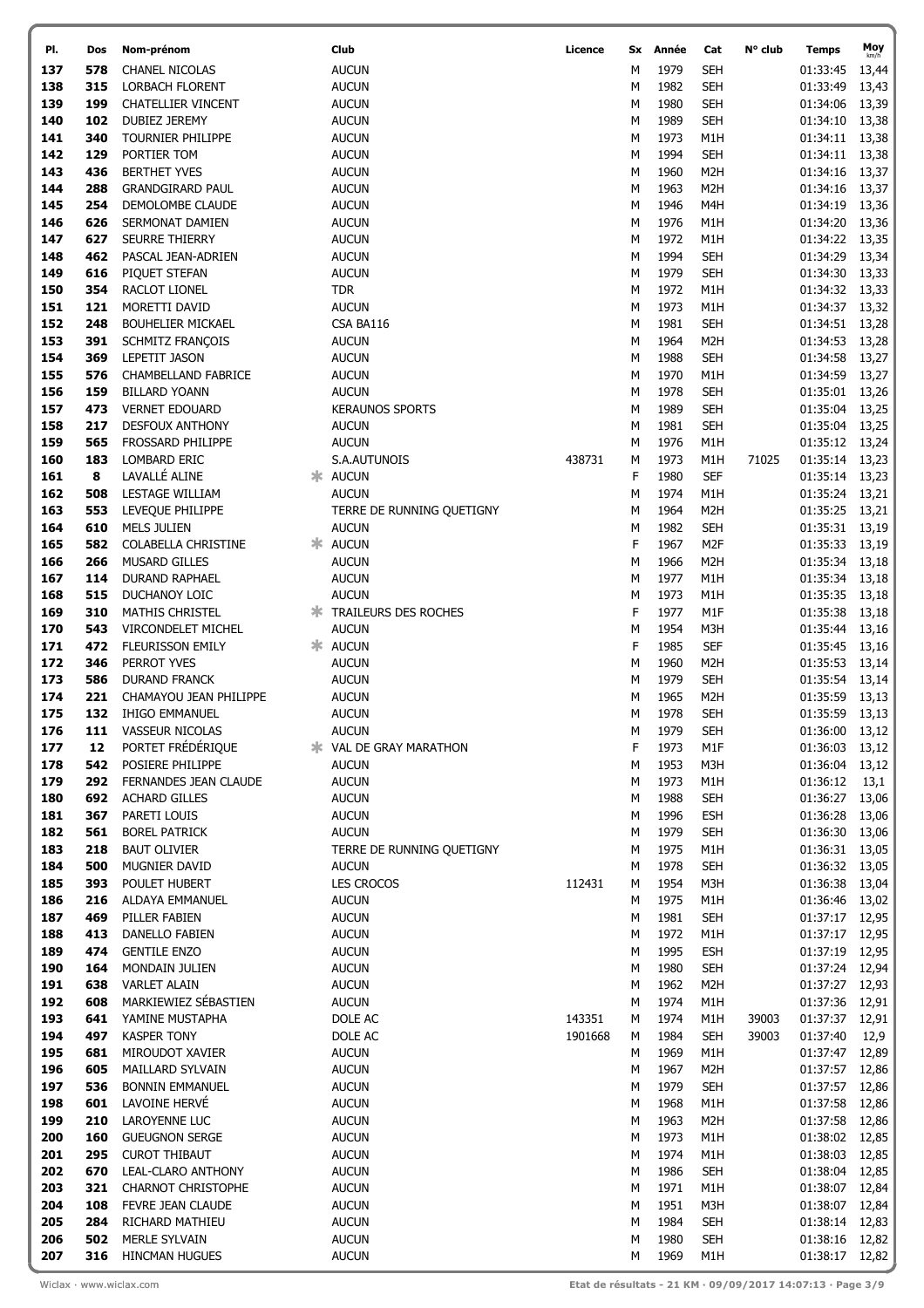| PI. | Dos | Nom-prénom                                     | Club                          | Licence | Sx | Année | Cat              | N° club | Temps          | Moy   |
|-----|-----|------------------------------------------------|-------------------------------|---------|----|-------|------------------|---------|----------------|-------|
| 208 | 492 | <b>BLANCO GÉRALD</b>                           | <b>AUCUN</b>                  |         | М  | 1981  | <b>SEH</b>       |         | 01:38:17       | 12,82 |
| 209 | 666 | <b>MOUTON MATHIAS</b>                          | <b>AUCUN</b>                  |         | М  | 1974  | M1H              |         | 01:38:18       | 12,82 |
| 210 | 366 | PEYRON CYRIL                                   | <b>AUCUN</b>                  |         | М  | 1966  | M <sub>2</sub> H |         | 01:38:20       | 12,81 |
| 211 | 161 | DUDRAGNE LUDOVIC                               | <b>AUCUN</b>                  |         | M  | 1971  | M1H              |         | 01:38:25       | 12,8  |
| 212 | 695 | <b>SERRADGI Guy</b>                            | DOLE AC                       | 628238  | М  | 1960  | M <sub>2</sub> H | 39003   | 01:38:30       | 12,79 |
| 213 | 432 | <b>BRUNET DAMIEN</b>                           | <b>AUCUN</b>                  |         | М  | 1977  | M1H              |         | 01:38:31       | 12,79 |
| 214 | 194 | <b>MAROT PATRICK</b>                           | <b>AUCUN</b>                  |         | М  | 1961  |                  |         |                |       |
|     |     |                                                |                               |         |    |       | M <sub>2</sub> H |         | 01:38:34       | 12,78 |
| 215 | 513 | DÉMOULIN THIERRY                               | <b>AUCUN</b>                  |         | М  | 1961  | M <sub>2</sub> H |         | 01:38:36       | 12,78 |
| 216 | 241 | <b>COURILLON YVAN</b>                          | <b>AUCUN</b>                  |         | M  | 1972  | M1H              |         | 01:38:39       | 12,77 |
| 217 | 267 | NICOT GERARD                                   | <b>AUCUN</b>                  |         | M  | 1953  | M3H              |         | 01:38:40       | 12,77 |
| 218 | 519 | KAISERMANN CORENTIN                            | <b>AUCUN</b>                  |         | М  | 1989  | <b>SEH</b>       |         | 01:38:40       | 12,77 |
| 219 | 478 | MIMEUR CHRISTOPHE                              | AC CHENOVE                    |         | М  | 1965  | M <sub>2</sub> H |         | 01:38:42       | 12,77 |
| 220 | 461 | RAPINI UGO                                     | <b>AUCUN</b>                  |         | M  | 1996  | <b>ESH</b>       |         | 01:38:48       | 12,75 |
| 221 | 683 | RUEZ MATTHIEU                                  | <b>AUCUN</b>                  |         | М  | 1972  | M1H              |         | 01:38:48       | 12,75 |
| 222 | 270 | <b>REGNER BAPTISTE</b>                         | <b>AUCUN</b>                  |         | M  | 1984  | <b>SEH</b>       |         | 01:38:48       | 12,75 |
| 223 | 230 | ANDRE LOIC                                     | FREE RUNNERS LE CLUB          | 1868892 | М  | 1986  | <b>SEH</b>       | 75162   | 01:38:52 12,74 |       |
| 224 | 460 | RAPINI LAURENT                                 | <b>AUCUN</b>                  |         | М  | 1967  | M <sub>2</sub> H |         | 01:38:53       | 12,74 |
| 225 | 348 | LEFEVRE ROMAIN                                 | <b>AUCUN</b>                  |         | М  | 1988  | <b>SEH</b>       |         | 01:38:54       | 12,74 |
| 226 | 540 | PERRIN THIERRY                                 | <b>AUCUN</b>                  |         | M  | 1968  | M1H              |         | 01:38:54       | 12,74 |
| 227 | 660 | HADJ BOUZIANE RABAH                            | <b>AUCUN</b>                  |         | М  | 1966  | M <sub>2</sub> H |         | 01:38:55       | 12,74 |
| 228 | 417 | <b>VASENER SIMON</b>                           | <b>AUCUN</b>                  |         | M  | 1986  | <b>SEH</b>       |         | 01:38:55       | 12,74 |
| 229 | 330 | CARLET DIMITRI                                 | <b>AUCUN</b>                  |         | М  | 1979  | <b>SEH</b>       |         | 01:38:56       | 12,74 |
| 230 | 487 | SOULIER JEREMY                                 | <b>AUCUN</b>                  |         | M  | 1987  | <b>SEH</b>       |         | 01:39:06       | 12,71 |
| 231 | 425 | POCHET LUDOVIC                                 | <b>AUCUN</b>                  |         | M  | 1974  | M1H              |         | 01:39:07       | 12,71 |
| 232 | 211 | ARCOS LOUIS-PHILIPPE                           | <b>AUCUN</b>                  |         | М  | 1964  | M <sub>2</sub> H |         | 01:39:10       | 12,71 |
| 233 | 372 | DE COCK LAURENT                                | <b>AUCUN</b>                  |         | M  | 1967  | M <sub>2</sub> H |         | 01:39:10       | 12,71 |
| 234 | 400 | <b>CLAUDON CYRILLE</b>                         | DIJON SINGLETRACK             |         | M  | 1987  | <b>SEH</b>       |         | 01:39:11       | 12,7  |
| 235 | 371 | CHITTARO CHRISTELLE                            | * AUCUN                       |         | F  | 1970  | M1F              |         | 01:39:11       | 12,7  |
| 236 | 192 | <b>COMBRET ERIC</b>                            | <b>AUCUN</b>                  |         | М  | 1966  | M <sub>2</sub> H |         | 01:39:15       | 12,7  |
| 237 | 691 | <b>GARNIER PATRICK</b>                         | <b>AUCUN</b>                  |         | M  | 1960  | M <sub>2</sub> H |         | 01:39:22       | 12,68 |
| 238 | 237 | <b>VITEAU FREDERIC</b>                         | MACTRI 21                     |         | M  | 1974  | M1H              |         | 01:39:33       | 12,66 |
| 239 | 178 | PAPEZ NICOLAS                                  | <b>AUCUN</b>                  |         | M  | 1981  | <b>SEH</b>       |         | 01:39:35       | 12,65 |
| 240 | 188 | <b>BENIGUEL STEPHANE</b>                       | CSA BA116                     |         | М  | 1971  | M1H              |         | 01:39:37       | 12,65 |
| 241 | 443 | <b>TONOT PATRICK</b>                           | <b>CROCO</b>                  |         | M  | 1966  | M <sub>2</sub> H | 21039   | 01:39:38       | 12,65 |
| 242 | 197 | <b>COLY LAMINE</b>                             | <b>AUCUN</b>                  |         | M  | 1982  | <b>SEH</b>       |         | 01:39:39       | 12,64 |
| 243 | 595 | <b>HYOT SYLVAIN</b>                            | <b>AUCUN</b>                  |         | М  | 1973  | M1H              |         | 01:39:41 12,64 |       |
| 244 | 126 | FERRERI SOPHIE                                 | <b>* ENDURANCE SHOP</b>       |         | F  | 1976  | M1F              |         | 01:39:42 12,64 |       |
| 245 | 501 | PINTO CHRISTIAN                                | <b>AUCUN</b>                  |         | M  | 1969  | M1H              |         | 01:39:43       | 12,64 |
| 246 | 507 | <b>BAUDRY JACKY</b>                            | <b>ACR DIJON</b>              |         | М  | 1965  | M <sub>2</sub> H |         | 01:39:52 12,62 |       |
| 247 | 289 |                                                | <b>AUCUN</b>                  |         | М  | 1987  | <b>SEH</b>       |         | 01:39:54 12,61 |       |
| 248 | 639 | <b>HEUDE ROMAIN</b><br><b>VINCENT STÉPHANE</b> | <b>AUCUN</b>                  |         |    | 1972  |                  |         | 01:39:55 12,61 |       |
|     |     |                                                |                               |         | М  |       | M <sub>1</sub> H |         | 01:39:55       |       |
| 249 | 434 | SOULAT GAEL                                    | <b>AUCUN</b>                  |         | М  | 1986  | <b>SEH</b>       |         |                | 12,61 |
| 250 | 661 | RATAT JEAN MARIE<br>MOLES HERVÉ                | <b>AUCUN</b>                  |         | M  | 1978  | <b>SEH</b>       |         | 01:40:07       | 12,59 |
| 251 | 612 |                                                | <b>AUCUN</b>                  |         | М  | 1974  | M1H              |         | 01:40:07       | 12,59 |
| 252 | 281 | <b>BOURDON NICOLAS</b>                         | <b>AUCUN</b>                  |         | М  | 1977  | M1H              |         | 01:40:08       | 12,58 |
| 253 | 658 | <b>CERCUS JEROME</b>                           | <b>AUCUN</b>                  |         | M  | 1984  | <b>SEH</b>       |         | 01:40:16       | 12,57 |
| 254 | 531 | <b>COURLET HERVÉ</b>                           | AQUAVELOPODE                  |         | М  | 1958  | M <sub>2</sub> H |         | 01:40:23 12,55 |       |
| 255 | 423 | LAMBERT DOMINIQUE                              | <b>AUCUN</b>                  |         | M  | 1961  | M2H              |         | 01:40:24 12,55 |       |
| 256 | 489 | <b>MARTIN VINCENT</b>                          | TERRE DE RUNNING QUETIGNY     |         | M  | 1970  | M1H              |         | 01:40:28       | 12,54 |
| 257 | 475 | <b>FILLOUX DANIEL</b>                          | <b>AUCUN</b>                  |         | М  | 1959  | M <sub>2</sub> H |         | 01:40:29 12,54 |       |
| 258 | 654 | TERRIER FREDERIC                               | <b>AUCUN</b>                  |         | М  | 1970  | M1H              |         | 01:40:31       | 12,54 |
| 259 | 422 | TRONTIN AYMERIC                                | AS QUETIGNY JUDO              |         | M  | 1995  | <b>ESH</b>       |         | 01:40:35       | 12,53 |
| 260 | 668 | <b>AC FRANCIS</b>                              | <b>AUCUN</b>                  |         | M  | 1988  | <b>SEH</b>       |         | 01:40:39 12,52 |       |
| 261 | 684 | <b>HUARD PASCAL</b>                            | <b>AUCUN</b>                  |         | M  | 1964  | M <sub>2</sub> H |         | 01:40:39       | 12,52 |
| 262 | 196 | CONVERT DIMITRI                                | <b>AUCUN</b>                  |         | М  | 1973  | M1H              |         | 01:40:48       | 12,5  |
| 263 | 644 | <b>GRANDGÉRARD FABIEN</b>                      | <b>AUCUN</b>                  |         | М  | 1979  | <b>SEH</b>       |         | 01:40:53       | 12,49 |
| 264 | 524 | <b>LEBRAS PATRICK</b>                          | DOUBS SUD ATHLETISME BESANCON | 1886410 | M  | 1956  | M3H              | 25036   | 01:40:55       | 12,49 |
| 265 | 198 | YVRAY YANN                                     | <b>AUCUN</b>                  |         | М  | 1972  | M1H              |         | 01:41:01 12,47 |       |
| 266 | 493 | SIRODOT LAURENT                                | <b>AUCUN</b>                  |         | M  | 1968  | M1H              |         | 01:41:04 12,47 |       |
| 267 | 672 | LORRILLIARD NICOLAS                            | <b>AUCUN</b>                  |         | M  | 1979  | <b>SEH</b>       |         | 01:41:07       | 12,46 |
| 268 | 663 | CHIODIN JEAN-MARC                              | <b>AUCUN</b>                  |         | М  | 1962  | M <sub>2</sub> H |         | 01:41:23 12,43 |       |
| 269 | 312 | <b>GOUBINAT ERIC</b>                           | <b>AUCUN</b>                  |         | М  | 1970  | M1H              |         | 01:41:26       | 12,42 |
| 270 | 490 | <b>MESSY CLAUDE</b>                            | AJ AUXERRE SECTION MARATHON   | 1002437 | М  | 1959  | M <sub>2</sub> H | 89024   | 01:41:27       | 12,42 |
| 271 | 481 | <b>REBLE EMMANUEL</b>                          | <b>AJVN</b>                   |         | М  | 1976  | M1H              |         | 01:41:29       | 12,42 |
| 272 | 656 | OFFNER BERNARD                                 | DOLE AC                       | 1746891 | М  | 1964  | M <sub>2</sub> H | 39003   | 01:41:32 12,41 |       |
| 273 | 123 | MARIOTTE CORA                                  | * AUCUN                       |         | F  | 1990  | <b>SEF</b>       |         | 01:41:34       | 12,41 |
| 274 | 117 | <b>CONTE SEBASTIEN</b>                         | <b>AUCUN</b>                  |         | М  | 1975  | M1H              |         | 01:41:35       | 12,4  |
| 275 | 370 | DETOURBET JULIEN                               | <b>AUCUN</b>                  |         | M  | 1996  | <b>ESH</b>       |         | 01:41:37       | 12,4  |
| 276 | 264 | HAUSSELLE NICOLAS                              | <b>AUCUN</b>                  |         | М  | 1981  | <b>SEH</b>       |         | 01:41:42 12,39 |       |
| 277 | 677 | BORNEL VERONIQUE                               | $*$ AJVN                      |         | F  | 1965  | M <sub>2F</sub>  |         | 01:41:45 12,38 |       |
| 278 | 384 | <b>BELOT LAURENT</b>                           | <b>AUCUN</b>                  |         | М  | 1963  | M2H              |         | 01:41:45 12,38 |       |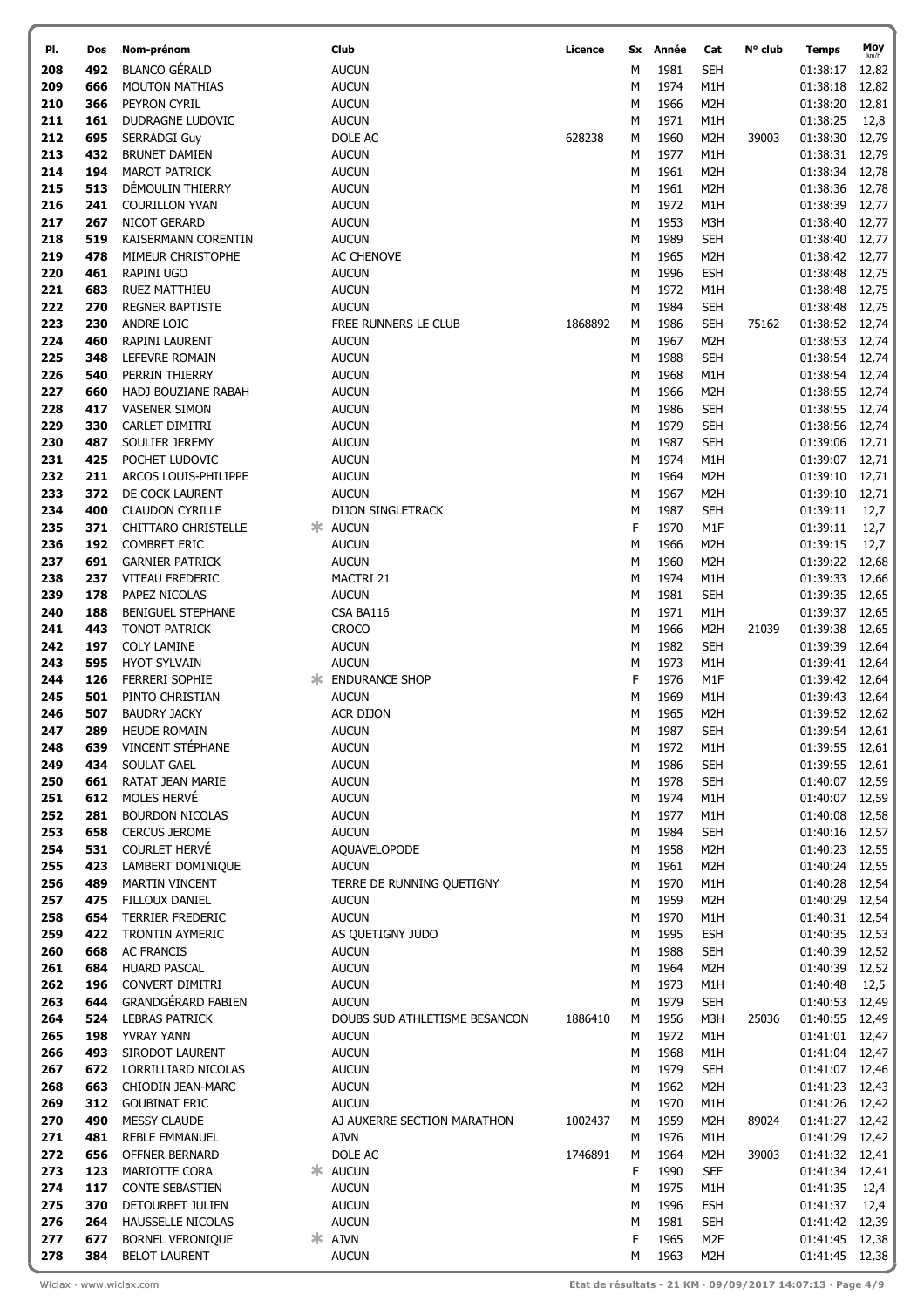| PI.        | Dos        | Nom-prénom                                  | Club                              | Licence | Sx     | Année        | Cat               | N° club | Temps                            | Moy            |
|------------|------------|---------------------------------------------|-----------------------------------|---------|--------|--------------|-------------------|---------|----------------------------------|----------------|
| 279        | 383        | <b>MAROY PAUL</b>                           | <b>TCS</b>                        |         | М      | 1974         | M1H               |         | 01:41:49                         | 12,38          |
| 280        | 687        | LETOURNEAU STEPHAN                          | <b>AUCUN</b>                      |         | М      | 1976         | M1H               |         | 01:41:50                         | 12,37          |
| 281        | 112        | NAVILLOT VINCENT                            | <b>AUCUN</b>                      |         | М      | 1981         | <b>SEH</b>        |         | 01:42:13                         | 12,33          |
| 282        | 294        | ROUX SEBASTIEN                              | <b>AUCUN</b>                      |         | M      | 1976         | M1H               |         | 01:42:13                         | 12,33          |
| 283        | 261        | <b>BOLARD PHILIPPE</b>                      | <b>AUCUN</b>                      |         | M      | 1968         | M1H               |         | 01:42:15                         | 12,32          |
| 284        | 464        | DELEGLISE ROMAIN                            | <b>AUCUN</b>                      |         | M      | 1980         | <b>SEH</b>        |         | 01:42:34                         | 12,28          |
| 285        | 613        | NGUYEN DAVID                                | <b>AUCUN</b>                      |         | М      | 1984         | <b>SEH</b>        |         | 01:42:38                         | 12,28          |
| 286        | 470        | PLANE FLORIAN                               | <b>AUCUN</b>                      |         | M      | 1990         | <b>SEH</b>        |         | 01:42:47                         | 12,26          |
| 287        | 619        | PRIN PHILIPPE                               | <b>AUCUN</b>                      |         | M      | 1967         | M <sub>2</sub> H  |         | 01:42:48                         | 12,26          |
| 288        | 532        | DRICOT BENOIT                               | <b>AUCUN</b>                      |         | M      | 1979         | <b>SEH</b>        |         | 01:42:55                         | 12,24          |
| 289        | 679        | <b>BOURGEOIS JEAN MARIE</b>                 | TEAM LA GAUDINE                   |         | M      | 1954         | M3H               |         | 01:42:57                         | 12,24          |
| 290        | 226        | <b>CORDIER THIERRY</b>                      | <b>AUCUN</b>                      |         | M      | 1969         | M1H               |         | 01:42:59                         | 12,23          |
| 291        | 120        | <b>GRANON CHARLES</b>                       | <b>AUCUN</b>                      |         | М      | 1987         | <b>SEH</b>        |         | 01:43:02                         | 12,23          |
| 292        | 179        | <b>BACROT MARIE ODILE</b>                   | <b>* VAL DE GRAY MARATHON</b>     |         | F      | 1954         | M3F               |         | 01:43:14                         | 12,21          |
| 293        | 165        | <b>BELDJILALI HAMID</b>                     | ASPTT DIJON ATHLETISME            | 1847661 | М      | 1962         | M <sub>2</sub> H  |         | 01:43:19                         | 12,2           |
| 294        | 437        | <b>REMOND FREDERIC</b>                      | ASPTT DIJON ATHLETISME            | 1039851 | M      | 1964         | M <sub>2</sub> H  | 21032   | 01:43:19                         | 12,2           |
| 295        | 479        | ROSSETTI LAURENT                            | <b>AUCUN</b>                      |         | М      | 1967         | M <sub>2</sub> H  |         | 01:43:25                         | 12,18          |
| 296        | 118        | <b>GUENERET KRISTOFER</b>                   | <b>AUCUN</b>                      |         | M      | 1987         | <b>SEH</b>        |         | 01:43:54                         | 12,13          |
| 297        | 379        | DOUDIN MARC                                 | <b>AUCUN</b>                      |         | M      | 1953         | M3H               |         | 01:43:56                         | 12,12          |
| 298        | 347        | VILLENEUVE-ROUX DELPHINE                    | * AUCUN                           |         | F      | 1976         | M1F               |         | 01:43:58                         | 12,12          |
| 299<br>300 | 546<br>166 | ROSIER MARIE LOUISE<br><b>BIOLAND DAVID</b> | COURIR DE PLAISIR GENLIS          | 1055255 | F<br>M | 1957<br>1975 | M3F<br>M1H        | 70004   | 01:43:59<br>01:44:17             | 12,12          |
| 301        | 424        | NAEGELLEN NICOLAS                           | <b>AUCUN</b>                      |         | M      | 1978         | <b>SEH</b>        |         | 01:44:17                         | 12,08<br>12,08 |
| 302        | 158        | <b>VERREY BERNARD</b>                       | <b>AUCUN</b>                      |         | M      | 1961         | M <sub>2</sub> H  |         | 01:44:22                         | 12,07          |
| 303        | 522        | PROT SEBASTIEN                              | <b>AUCUN</b>                      |         | М      | 1978         | <b>SEH</b>        |         | 01:44:25                         | 12,07          |
| 304        | 440        | <b>CASSIN FLORIAN</b>                       | <b>AUCUN</b>                      |         | M      | 1990         | <b>SEH</b>        |         | 01:44:27                         | 12,06          |
| 305        | 151        | MICHON-PETIT VICTOR                         | <b>AUCUN</b>                      |         | M      | 1990         | <b>SEH</b>        |         | 01:44:27                         | 12,06          |
| 306        | 362        | FERREUX ELISABETH                           | <b>* TEAM LA GAUDINE</b>          |         | F      | 1979         | <b>SEF</b>        |         | 01:44:40                         | 12,04          |
| 307        | 406        | ROBERT CHRISTINE                            | * AUCUN                           |         | F      | 1955         | M3F               |         | 01:44:44                         | 12,03          |
| 308        | 584        | DI MAMBRO THIERRY                           | <b>AUCUN</b>                      |         | M      | 1963         | M <sub>2</sub> H  |         | 01:44:49                         | 12,02          |
| 309        | 319        | <b>VERGUET DAVID</b>                        | <b>AUCUN</b>                      |         | M      | 1979         | <b>SEH</b>        |         | 01:44:54                         | 12,01          |
| 310        | 138        | PERRIN YANN                                 | <b>AUCUN</b>                      |         | M      | 1980         | <b>SEH</b>        |         | 01:44:57                         | 12,01          |
| 311        | 356        | <b>GONTIER ERIC</b>                         | <b>AUCUN</b>                      |         | M      | 1966         | M <sub>2</sub> H  |         | 01:44:58                         | 12             |
| 312        | 444        | SOUILLOT LUDOVIC                            | TRIATHLON CLUB SEURROIS           |         | M      | 1974         | M1H               |         | 01:45:06                         | 11,99          |
| 313        | 283        | <b>BERNA PATRICE</b>                        | VAL DE GRAY MARATHON              |         | M      | 1949         | M3H               |         | 01:45:06                         | 11,99          |
| 314        | 103        | <b>TRUCHOT STEPHANE</b>                     | <b>AUCUN</b>                      |         | М      | 1970         | M1H               |         | 01:45:07                         | 11,99          |
| 315        | 286        | DESSAUGE NICOLAD                            | <b>AUCUN</b>                      |         | M      | 1980         | <b>SEH</b>        |         | 01:45:09                         | 11,98          |
| 316        | 228        | <b>VOYE JULIEN</b>                          | <b>AUCUN</b>                      |         | М      | 1983         | <b>SEH</b>        |         | 01:45:11                         | 11,98          |
| 317        | 344        | <b>BAUDIN MAXENCE</b>                       | <b>AUCUN</b>                      |         | м      | 1999         | <b>JUH</b>        |         | 01:45:14 11,97                   |                |
| 318        | 115        | <b>TRAMOY MARYLINE</b>                      | <b>☀ AUCUN</b>                    |         | F      | 1974         | M1F               |         | 01:45:18 11,97                   |                |
| 319        | 445        | <b>VERDENET ESTELLE</b>                     | * AUCUN                           |         | F      | 1980         | <b>SEF</b>        |         | 01:45:19 11,96                   |                |
| 320        | 134        | SPADA SYLVAIN                               | <b>AUCUN</b>                      |         | М      | 1969         | M1H               |         | 01:45:24 11,95                   |                |
| 321        | 303        | COURLET LAETITIA                            | * AUCUN                           |         | F      | 1985         | <b>SEF</b>        |         | 01:45:29                         | 11,95          |
| 322<br>323 | 302<br>471 | PEREZ MATHIEU<br><b>BARANNE JEAN-PIERRE</b> | <b>AUCUN</b><br><b>AUCUN</b>      |         | M      | 1986<br>1952 | <b>SEH</b><br>M3H |         | 01:45:29                         | 11,95          |
| 324        | 643        | <b>TOURET BENOIT</b>                        | <b>AUCUN</b>                      |         | М<br>М | 1984         | <b>SEH</b>        |         | 01:45:37 11,93<br>01:45:42 11,92 |                |
| 325        | 189        | FAIVRE-DUBOZ STEPHANE                       | FAIVRE-DUBOZ                      |         | М      | 1975         | M1H               |         | 01:45:45 11,91                   |                |
| 326        | 177        | <b>GRIVELET RAPHAEL</b>                     | SAPEURS POMPIERS NUITS ST GEORGES |         | M      | 1969         | M1H               |         | 01:45:51                         | 11,9           |
| 327        | 600        | <b>LAHAYE NICOLE</b>                        | * AUCUN                           |         | F      | 1967         | M <sub>2</sub> F  |         | 01:45:56                         | 11,89          |
| 328        | 528        | <b>BOULLE HERVE</b>                         | <b>AUCUN</b>                      |         | М      | 1964         | M <sub>2</sub> H  |         | 01:45:58                         | 11,89          |
| 329        | 309        | <b>JEANNIN ERIC</b>                         | <b>AUCUN</b>                      |         | M      | 1976         | M1H               |         | 01:46:16                         | 11,86          |
| 330        | 488        | <b>REMY AMANDINE</b>                        | * AUCUN                           |         | F      | 1993         | <b>SEF</b>        |         | 01:46:17                         | 11,86          |
| 331        | 301        | <b>FORTIN HERVE</b>                         | <b>FERRIERES SA</b>               |         | М      | 1967         | M <sub>2</sub> H  |         | 01:46:21 11,85                   |                |
| 332        | 623        | SASSOT SOPHIE                               | * AUCUN                           |         | F      | 1970         | M1F               |         | 01:46:23                         | 11,84          |
| 333        | 268        | <b>JACQUOT BRUNO</b>                        | <b>AUCUN</b>                      |         | M      | 1970         | M1H               |         | 01:46:24 11,84                   |                |
| 334        | 529        | SANCHEZ EMILIO                              | <b>FERRIERES SA</b>               |         | M      | 1965         | M <sub>2</sub> H  |         | 01:46:24                         | 11,84          |
| 335        | 341        | <b>BRIOTTET THOMAS</b>                      | <b>AUCUN</b>                      |         | М      | 1976         | M1H               |         | 01:46:27                         | 11,84          |
| 336        | 583        | DEVAUX RÉMY                                 | <b>AUCUN</b>                      |         | М      | 1977         | M1H               |         | 01:46:37                         | 11,82          |
| 337        | 153        | SABRI FARIBORZ                              | <b>AUCUN</b>                      |         | M      | 1957         | M3H               |         | 01:46:54                         | 11,79          |
| 338        | 299        | JOURDAN RAPHAËL                             | <b>AUCUN</b>                      |         | M      | 1969         | M1H               |         | 01:46:57                         | 11,78          |
| 339        | 629        | SZYMYSLIK FRANCK                            | <b>AUCUN</b>                      |         | М      | 1975         | M1H               |         | 01:46:57 11,78                   |                |
| 340        | 154        | <b>GILBERT YANN</b>                         | <b>AUCUN</b>                      |         | М      | 1970         | M1H               |         | 01:47:01 11,77                   |                |
| 341<br>342 | 155<br>352 | <b>GENTILHOMME MICHEL</b><br>DENIEL JUANINA | <b>AUCUN</b><br>* DIJON UC*       | 1212216 | M<br>F | 1972<br>1955 | M1H<br>M3F        |         | 01:47:03                         | 11,77          |
| 343        | 564        | MARMORAT ANTOINE                            | <b>AUCUN</b>                      |         | М      | 1997         | <b>ESH</b>        | 21008   | 01:47:04 11,77<br>01:47:08       | 11,76          |
| 344        | 609        | <b>MAYAUD FRANCK</b>                        | <b>AUCUN</b>                      |         | M      | 1972         | M1H               |         | 01:47:11 11,76                   |                |
| 345        | 655        | TERRIER OPHELIA                             | * AUCUN                           |         | F      | 1997         | <b>ESF</b>        |         | 01:47:16 11,75                   |                |
| 346        | 220        | <b>BERNARD CAMILLE</b>                      | * AUCUN                           |         | F      | 1990         | <b>SEF</b>        |         | 01:47:25 11,73                   |                |
| 347        | 499        | <b>REGNIER LUDOVIC</b>                      | <b>AUCUN</b>                      |         | M      | 1978         | <b>SEH</b>        |         | 01:47:32                         | 11,72          |
| 348        | 343        | <b>GUILLEMIN EMILIE</b>                     | * AUCUN                           |         | F      | 1980         | <b>SEF</b>        |         | 01:47:38 11,71                   |                |
| 349        | 331        | MERMET OLIVIER                              | <b>AUCUN</b>                      |         | М      | 1966         | M <sub>2</sub> H  |         | 01:47:44                         | 11,7           |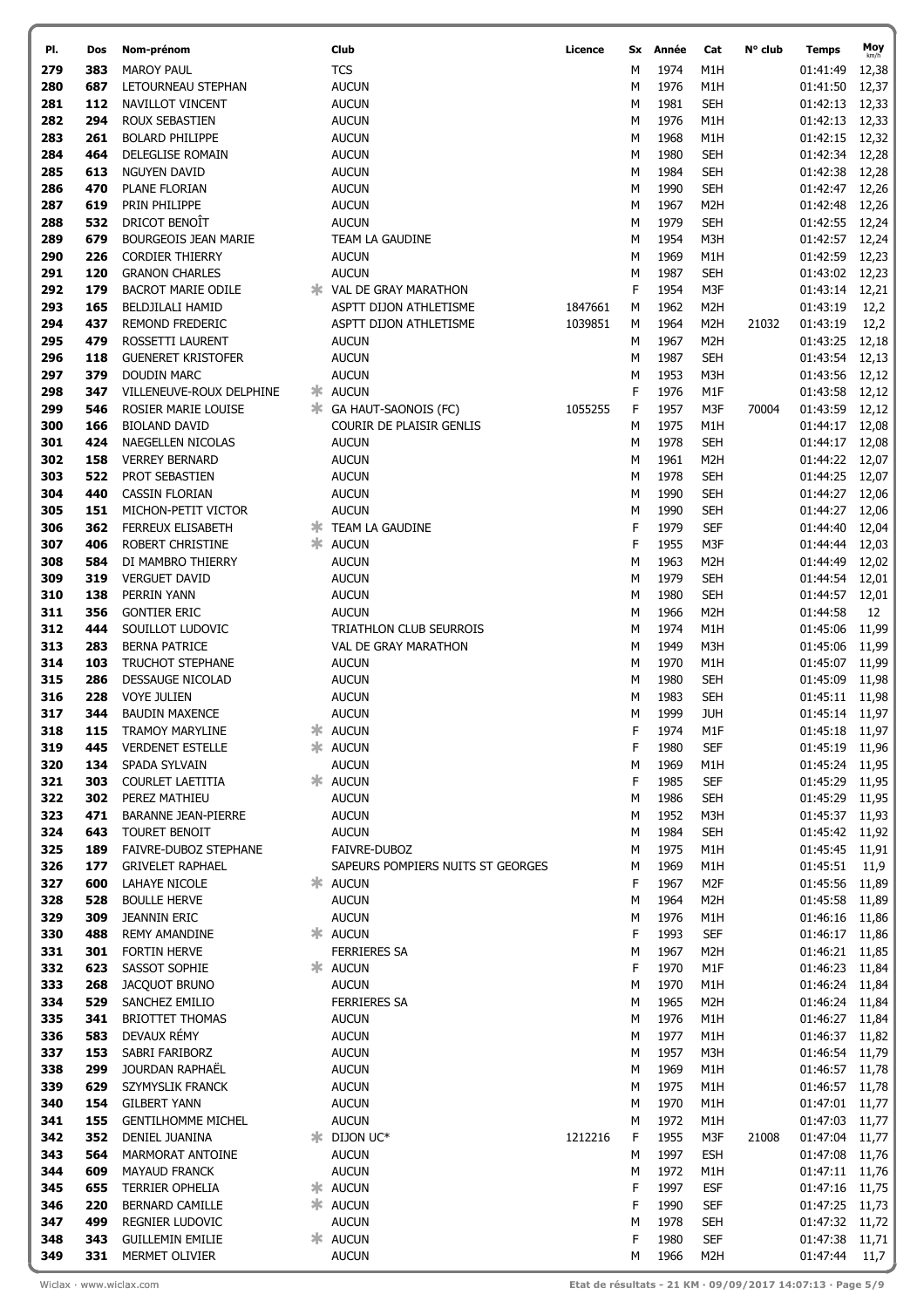| PI.        | Dos        | Nom-prénom                                        | Club                              | Licence | Sx     | Année        | Cat                            | N° club | <b>Temps</b>               | Moy            |
|------------|------------|---------------------------------------------------|-----------------------------------|---------|--------|--------------|--------------------------------|---------|----------------------------|----------------|
| 350        | 533        | <b>GABOREL JEAN-PHILIPPE</b>                      | <b>LONS ATHLE 39</b>              | 1827865 | М      | 1975         | M1H                            | 39013   | 01:47:45                   | 11,69          |
| 351        | 652        | GUÉRIN IRINA                                      | * AUCUN                           |         | F      | 1985         | <b>SEF</b>                     |         | 01:47:50                   | 11,68          |
| 352        | 535        | <b>GRIMAULT TANGUY</b>                            | <b>AUCUN</b>                      |         | M      | 1980         | <b>SEH</b>                     |         | 01:47:50                   | 11,68          |
| 353        | 503        | <b>GOUJON ISABELLE</b>                            | * AUCUN                           |         | F      | 1973         | M1F                            |         | 01:47:52                   | 11,68          |
| 354        | 556        | DUBARD JEAN-CHRISTOPHE                            | <b>ACR DIJON</b>                  | 1557120 | М      | 1967         | M <sub>2</sub> H               | 21038   | 01:47:54                   | 11,68          |
| 355        | 591        | <b>GRABER DENIS</b>                               | <b>AUCUN</b>                      |         | M      | 1977         | M1H                            |         | 01:47:59                   | 11,67          |
| 356        | 646        | ROUSSELLE ALAIN                                   | <b>AUCUN</b>                      |         | M      | 1960         | M <sub>2</sub> H               |         | 01:48:03                   | 11,66          |
| 357        | 390        | MARGIOTTA CATHERINE                               | * AUCUN                           |         | F      | 1967         | M <sub>2F</sub>                |         | 01:48:04                   | 11,66          |
| 358<br>359 | 171<br>412 | <b>BOURDON ALAIN</b><br><b>BOSCHETTI FRÉDÉRIC</b> | <b>AUCUN</b><br>LUCIOLES CHEVIGNY |         | M<br>M | 1966<br>1976 | M <sub>2</sub> H<br>M1H        |         | 01:48:08<br>01:48:18       | 11,65<br>11,63 |
| 360        | 433        | PONCHON SIMON                                     | <b>AUCUN</b>                      |         | M      | 1987         | <b>SEH</b>                     |         | 01:48:39                   | 11,6           |
| 361        | 585        | DUBOIS JÉRÔME                                     | <b>AUCUN</b>                      |         | M      | 1978         | <b>SEH</b>                     |         | 01:48:45                   | 11,59          |
| 362        | 242        | <b>GIRARD JULIEN</b>                              | <b>AUCUN</b>                      |         | M      | 1979         | <b>SEH</b>                     |         | 01:48:46                   | 11,58          |
| 363        | 426        | <b>COURTADE STEPHEN</b>                           | <b>AUCUN</b>                      |         | M      | 1974         | M1H                            |         | 01:48:52                   | 11,57          |
| 364        | 214        | <b>JEUNET JULIE</b>                               | * AUCUN                           |         | F      | 1983         | <b>SEF</b>                     |         | 01:49:00                   | 11,56          |
| 365        | 287        | LADRIERE LIONNEL                                  | S/L ENTENTE CHAUMONT AC           | 1771904 | М      | 1974         | M1H                            | 52004   | 01:49:04                   | 11,55          |
| 366        | 234        | <b>MERCIER SYLVAIN</b>                            | <b>AUCUN</b>                      |         | M      | 1970         | M1H                            |         | 01:49:05                   | 11,55          |
| 367        | 690        | <b>BROUILLON JEAN CLAUDE</b>                      | <b>AUCUN</b>                      |         | M      | 1954         | M3H                            |         | 01:49:13                   | 11,54          |
| 368        | 329        | CHEVALIER CHRISTOPHE                              | <b>AUCUN</b>                      |         | М      | 1969         | M1H                            |         | 01:49:19                   | 11,53          |
| 369        | 306        | <b>BIGUEUR ERIC</b>                               | <b>CAC 39</b>                     |         | M      | 1967         | M <sub>2</sub> H               |         | 01:49:20                   | 11,52          |
| 370<br>371 | 326<br>363 | JOURDAIN LUC<br>MARTINEZ-LLORCA ALEXANDRE         | <b>AUCUN</b><br><b>AUCUN</b>      |         | M<br>М | 1965<br>1983 | M <sub>2</sub> H<br><b>SEH</b> |         | 01:49:22<br>01:49:23       | 11,52<br>11,52 |
| 372        | 632        | <b>THOMAS CLAUDE</b>                              | <b>AUCUN</b>                      |         | M      | 1971         | M1H                            |         | 01:49:23                   | 11,52          |
| 373        | 364        | <b>ALISON ELISE</b>                               | * AUCUN                           |         | F      | 1977         | M1F                            |         | 01:49:23                   | 11,52          |
| 374        | 174        | <b>AVIAS VINCENT</b>                              | <b>AUCUN</b>                      |         | Μ      | 1981         | <b>SEH</b>                     |         | 01:49:24                   | 11,52          |
| 375        | 320        | <b>BRIOTET ISABELLE</b>                           | * ACRAUX                          |         | F      | 1970         | M1F                            |         | 01:49:29                   | 11,51          |
| 376        | 622        | <b>SASSOT CYRILLE</b>                             | <b>AUCUN</b>                      |         | M      | 1966         | M <sub>2</sub> H               |         | 01:49:30                   | 11,51          |
| 377        | 385        | LAPICQUE ANDRE                                    | ASSOCIATION COURIR ET SOURIRE     |         | M      | 1947         | M4H                            |         | 01:49:30                   | 11,51          |
| 378        | 381        | <b>MARCHAL SERGE</b>                              | NL                                |         | M      | 1947         | M4H                            |         | 01:49:31                   | 11,51          |
| 379        | 453        | <b>BACCHIANA PATRICK</b>                          | <b>AUCUN</b>                      |         | M      | 1962         | M <sub>2</sub> H               |         | 01:49:32                   | 11,5           |
| 380        | 106        | <b>ROY NICOLAS</b>                                | <b>AUCUN</b>                      |         | M      | 1970         | M1H                            |         | 01:49:33                   | 11,5           |
| 381        | 675        | POITREAU BENOIT                                   | <b>AUCUN</b>                      |         | M      | 1968         | M1H                            |         | 01:49:38                   | 11,49          |
| 382<br>383 | 405<br>539 | <b>BEYON ERIC</b><br>TOULOUSE ROMAIN              | <b>AUCUN</b><br><b>AUCUN</b>      |         | M<br>M | 1962<br>1971 | M <sub>2</sub> H<br>M1H        |         | 01:49:38<br>01:49:39       | 11,49<br>11,49 |
| 384        | 557        | MAITREHENRY ALEXIS                                | <b>AUCUN</b>                      |         | M      | 1978         | <b>SEH</b>                     |         | 01:49:45                   | 11,48          |
| 385        | 227        | ZECCHINI ANGELINE                                 | * AUCUN                           |         | F      | 1983         | <b>SEF</b>                     |         | 01:49:46                   | 11,48          |
| 386        | 419        | PERNIN PIERRE                                     | <b>AUCUN</b>                      |         | M      | 1977         | M1H                            |         | 01:49:55 11,46             |                |
| 387        | 640        | <b>WICKE OLIVIER</b>                              | <b>AUCUN</b>                      |         | м      | 1972         | M1H                            |         | 01:50:15 11,43             |                |
| 388        | 614        | NICOLARDOT FRANCK                                 | <b>AUCUN</b>                      |         | М      | 1976         | M1H                            |         | 01:50:21 11,42             |                |
| 389        | 141        | <b>NICEY BRUNO</b>                                | <b>AUCUN</b>                      |         | М      | 1981         | <b>SEH</b>                     |         | 01:50:33 11,4              |                |
| 390        | 104        | <b>BIENVENU CATHERINE</b>                         | * AUCUN                           |         | F      | 1971         | M1F                            |         | 01:50:37 11,39             |                |
| 391        | 545        | MEZILLE SÉBASTIEN                                 | <b>AUCUN</b>                      |         | M      | 1979         | <b>SEH</b>                     |         | 01:50:49                   | 11,37          |
| 392        | 511        | THEUIL MICHEL                                     | DIJON SINGLETRACK                 |         | м      | 1961         | M <sub>2</sub> H               |         | 01:50:49                   | 11,37          |
| 393<br>394 | 431<br>128 | <b>BRUNET SANDRINE</b><br>JOUSSELIN FRANCK        | * AUCUN<br>ALLURE LIBRE OLERON    |         | F<br>М | 1974<br>1984 | M1F<br><b>SEH</b>              |         | 01:50:51 11,37             |                |
| 395        | 339        | <b>GRANDEMANGE LIONEL</b>                         | <b>AUCUN</b>                      |         | M      | 1970         | M1H                            |         | 01:50:56 11,36<br>01:51:09 | 11,34          |
| 396        | 676        | RICHARD SYLVAIN                                   | <b>AUCUN</b>                      |         | M      | 1973         | M1H                            |         | 01:51:12 11,33             |                |
| 397        | 491        | PELGRIN NICOLAS                                   | <b>AUCUN</b>                      |         | M      | 1988         | <b>SEH</b>                     |         | 01:51:13 11,33             |                |
| 398        | 105        | KOECHLIN PHILIPPE                                 | RUNNING VINCENNES                 | 1867776 | М      | 1971         | M1H                            | 94091   | 01:51:26                   | 11,31          |
| 399        | 285        | MOUQUOD SAMUEL                                    | <b>AUCUN</b>                      |         | M      | 1977         | M1H                            |         | 01:51:30                   | 11,3           |
| 400        | 441        | <b>VILLENEUVE MATHILDE</b>                        | * AUCUN                           |         | F      | 1983         | <b>SEF</b>                     |         | 01:51:44 11,28             |                |
| 401        | 304        | <b>BORNOT MICHEL</b>                              | <b>AUCUN</b>                      |         | М      | 1959         | M2H                            |         | 01:51:46                   | 11,27          |
| 402        | 124        | <b>BOISSON ARTHUR</b>                             | <b>AUCUN</b>                      |         | M      | 1990         | <b>SEH</b>                     |         | 01:51:51 11,27             |                |
| 403        | 375        | MILLARD MICHEL                                    | MILLARD                           |         | M      | 1962         | M <sub>2</sub> H               |         | 01:51:58 11,25             |                |
| 404<br>405 | 693<br>485 | <b>CLECH BERTRAND</b><br>FOURTON WILFRIED         | <b>AUCUN</b><br><b>AUCUN</b>      |         | M      | 1967<br>1990 | M2H<br><b>SEH</b>              |         | 01:52:07<br>01:52:08       | 11,24          |
| 406        | 239        | DANGUIS LAURENCE                                  | * AUCUN                           |         | М<br>F | 1980         | <b>SEF</b>                     |         | 01:52:15 11,22             | 11,24          |
| 407        | 451        | <b>DENUIT JOHN</b>                                | <b>AUCUN</b>                      |         | M      | 1990         | <b>SEH</b>                     |         | 01:52:15 11,22             |                |
| 408        | 589        | <b>GENEAU BERNARD</b>                             | <b>AUCUN</b>                      |         | М      | 1959         | M <sub>2</sub> H               |         | 01:52:19 11,22             |                |
| 409        | 328        | LE BIVIC MICHEL                                   | <b>AUCUN</b>                      |         | M      | 1964         | M <sub>2</sub> H               |         | 01:52:22 11,21             |                |
| 410        | 634        | THOUVENIN CHRISTOPHE                              | <b>AUCUN</b>                      |         | M      | 1962         | M <sub>2</sub> H               |         | 01:52:25 11,21             |                |
| 411        | 450        | THOUVENIN BORIS                                   | AS LIEBHERR                       |         | M      | 1995         | <b>ESH</b>                     |         | 01:52:25 11,21             |                |
| 412        | 280        | <b>VIARDOT CHRISTOPHER</b>                        | <b>AUCUN</b>                      |         | М      | 1988         | <b>SEH</b>                     |         | 01:52:29                   | 11,2           |
| 413        | 243        | <b>BALLOT RÉGIS</b>                               | VAL DE GRAY MARATHON              |         | M      | 1962         | M <sub>2</sub> H               |         | 01:52:30                   | 11,2           |
| 414        | 368        | RIVIERE RAPHAËL                                   | <b>AUCUN</b>                      |         | М      | 1975         | M1H                            |         | 01:52:31                   | 11,2           |
| 415        | 203        | <b>LANGE FABIENNE</b>                             | * AUCUN                           |         | F      | 1982         | <b>SEF</b>                     |         | 01:52:43                   | 11,18          |
| 416<br>417 | 240<br>107 | AUBERT VALENTIN<br>POSIERE JEAN-MARC              | <b>AUCUN</b><br><b>AUCUN</b>      |         | М<br>М | 1992<br>1960 | <b>SEH</b><br>M <sub>2</sub> H |         | 01:52:48<br>01:52:53       | 11,17<br>11,16 |
| 418        | 142        | CAPLIEZ ANGELINA                                  | * AUCUN                           |         | F      | 1977         | M1F                            |         | 01:52:54                   | 11,16          |
| 419        | 373        | FERRAZ JOSE                                       | <b>AUCUN</b>                      |         | М      | 1959         | M <sub>2</sub> H               |         | 01:53:01 11,15             |                |
| 420        | 657        | OFFNER KARINE                                     | <b>*</b> DOLE AC                  | 1229329 | F      | 1973         | M1F                            | 39003   | 01:53:02 11,15             |                |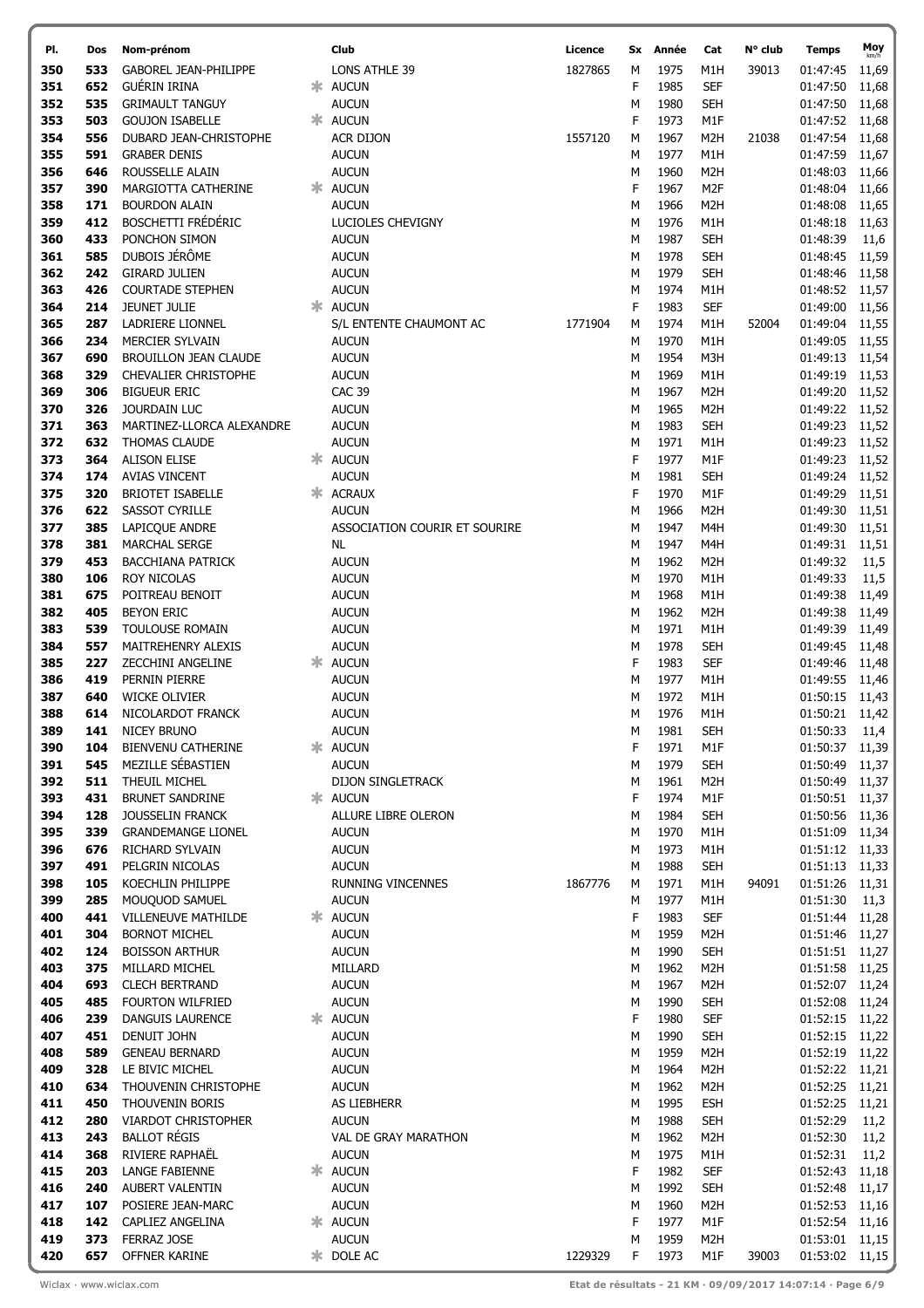| PI.        | Dos        | Nom-prénom                                        | Club                                  | Licence | Sx     | Année        | Cat                            | N° club | Temps                      | Moy<br>km/h    |
|------------|------------|---------------------------------------------------|---------------------------------------|---------|--------|--------------|--------------------------------|---------|----------------------------|----------------|
| 421        | 494        | CALVO FRANCOIS                                    | AJ AUXERRE SECTION MARATHON           | 1657533 | М      | 1963         | M2H                            | 89024   | 01:53:06                   | 11,14          |
| 422        | 505        | <b>BERTAUT JEAN-NOEL</b>                          | <b>AUCUN</b>                          |         | М      | 1962         | M <sub>2</sub> H               |         | 01:53:11                   | 11,13          |
| 423        | 271        | DE-FREITAS DAMIEN                                 | <b>AUCUN</b>                          |         | М      | 1986         | <b>SEH</b>                     |         | 01:53:14                   | 11,13          |
| 424        | 247        | PERRIN CLAUDE                                     | <b>AUCUN</b>                          |         | М      | 1965         | M <sub>2</sub> H               |         | 01:53:18                   | 11,12          |
| 425        | 318        | <b>CHOLLET YVAN</b>                               | <b>AUCUN</b>                          |         | М      | 1963         | M <sub>2</sub> H               |         | 01:53:25                   | 11,11          |
| 426        | 416        | <b>COULON MICHAEL</b>                             | TERRE DE RUNNING QUETIGNY             |         | М      | 1972<br>1970 | M1H                            |         | 01:53:31                   | 11,1           |
| 427<br>428 | 377<br>550 | JAMMAS EMMANUEL<br>ROUPIN PIERRE-YVES             | <b>AUCUN</b><br><b>AUCUN</b>          |         | M<br>М | 1968         | M1H<br>M1H                     |         | 01:53:33<br>01:53:39       | 11,1<br>11,09  |
| 429        | 482        | MURMYLO MACIEJ                                    | <b>AUCUN</b>                          |         | М      | 1985         | <b>SEH</b>                     |         | 01:53:41                   | 11,08          |
| 430        | 133        | <b>GRELLET JULIE</b>                              | * AUCUN                               |         | F      | 1980         | <b>SEF</b>                     |         | 01:53:41                   | 11,08          |
| 431        | 525        | MULLER AMELIE                                     | * AUCUN                               |         | F      | 1991         | <b>SEF</b>                     |         | 01:53:47                   | 11,07          |
| 432        | 573        | <b>BOUCHOT THOMAS</b>                             | <b>AUCUN</b>                          |         | м      | 1981         | <b>SEH</b>                     |         | 01:53:51                   | 11,07          |
| 433        | 152        | <b>BOURGEOIS YANNICK</b>                          | <b>AUCUN</b>                          |         | М      | 1960         | M <sub>2</sub> H               |         | 01:54:00                   | 11,05          |
| 434        | 544        | <b>SARCE KARINE</b>                               | * AUCUN                               |         | F      | 1971         | M1F                            |         | 01:54:00                   | 11,05          |
| 435        | 468        | MEUNIER SALMATA                                   | * AUCUN                               |         | F      | 1972         | M1F                            |         | 01:54:00                   | 11,05          |
| 436        | 551        | POUPEE ERIC                                       | <b>AUCUN</b>                          |         | М      | 1971         | M1H                            |         | 01:54:02                   | 11,05          |
| 437        | 382        | <b>LORGIS VERONIQUE</b><br>SEQUIN JÉROME          | * AUCUN                               |         | F      | 1977         | M1F                            |         | 01:54:02                   | 11,05          |
| 438<br>439 | 527<br>397 | <b>BURET JULIE</b>                                | <b>AUCUN</b><br>* AUCUN               |         | Μ<br>F | 1978<br>1982 | <b>SEH</b><br><b>SEF</b>       |         | 01:54:02<br>01:54:10       | 11,05<br>11,04 |
| 440        | 567        | ANDRISTOS VOLODIA                                 | <b>AUCUN</b>                          |         | М      | 1991         | <b>SEH</b>                     |         | 01:54:11                   | 11,03          |
| 441        | 355        | <b>COGNARD ETIENNE</b>                            | <b>AUCUN</b>                          |         | М      | 1972         | M1H                            |         | 01:54:11 11,03             |                |
| 442        | 334        | BROUSSE GEORGIN VIRGINIE                          | * AUCUN                               |         | F      | 1973         | M1F                            |         | 01:54:32                   | 11             |
| 443        | 185        | LIOMAIN THIERRY                                   | <b>AUCUN</b>                          |         | М      | 1960         | M <sub>2</sub> H               |         | 01:54:38                   | 10,99          |
| 444        | 386        | <b>GARNIER LUDOVIC</b>                            | <b>AUCUN</b>                          |         | М      | 1985         | <b>SEH</b>                     |         | 01:54:40                   | 10,99          |
| 445        | 395        | <b>ROSIER DIDIER</b>                              | NUITS COURSE A PIED                   |         | М      | 1967         | M <sub>2</sub> H               |         | 01:54:50                   | 10,97          |
| 446        | 209        | LANCELIN CLAIRE                                   | * AUCUN                               |         | F      | 1975         | M1F                            |         | 01:55:03                   | 10,95          |
| 447        | 554        | LIEGEOIS THIERRY                                  | <b>AUCUN</b>                          |         | М      | 1961         | M <sub>2</sub> H               |         | 01:55:15                   | 10,93          |
| 448<br>449 | 628<br>509 | SIMON GUILLAUME<br><b>DURAND STEVE</b>            | <b>AUCUN</b><br><b>FERRIERES SA</b>   |         | М      | 1984<br>1966 | <b>SEH</b><br>M <sub>2</sub> H |         | 01:55:15<br>01:55:20       | 10,93          |
| 450        | 664        | SAUTOT JULIEN                                     | <b>AUCUN</b>                          |         | М<br>М | 1984         | <b>SEH</b>                     |         | 01:55:29                   | 10,92<br>10,91 |
| 451        | 496        | <b>GIROUX STEPHANE</b>                            | <b>AUCUN</b>                          |         | М      | 1975         | M1H                            |         | 01:55:37                   | 10,9           |
| 452        | 456        | <b>VAUDO FABIEN</b>                               | <b>AUCUN</b>                          |         | М      | 1969         | M1H                            |         | 01:55:37                   | 10,9           |
| 453        | 308        | STROHEKER THOMAS                                  | <b>AUCUN</b>                          |         | М      | 1976         | M1H                            |         | 01:55:37                   | 10,9           |
| 454        | 630        | <b>TEREFENKO CHRISTINE</b>                        | * AUCUN                               |         | F      | 1971         | M1F                            |         | 01:55:41                   | 10,89          |
| 455        | 125        | <b>BARTEAU MATHIEU</b>                            | <b>AUCUN</b>                          |         | М      | 1980         | <b>SEH</b>                     |         | 01:55:47                   | 10,88          |
| 456        | 175        | SOUBEYRE SANDRINE                                 | * AUCUN                               |         | F      | 1973         | M1F                            |         | 01:55:48                   | 10,88          |
| 457        | 648        | MOUGINOT JULIEN                                   | <b>AUCUN</b>                          |         | м      | 1980         | <b>SEH</b>                     |         | 01:55:49                   | 10,88          |
| 458        | 191        | <b>CAPELLI FLORENCE</b>                           | <b>* CTC CHALON</b>                   |         | F      | 1971         | M1F                            |         | 01:55:49                   | 10,88          |
| 459        | 403<br>415 | <b>MAILLOT FRANK</b>                              | <b>AUCUN</b><br>* AUCUN               |         | М<br>F | 1965<br>1953 | M <sub>2</sub> H<br>M3F        |         | 01:55:52<br>01:55:55 10,87 | 10,87          |
| 460<br>461 | 665        | <b>BONDOUX MARINETTE</b><br>LOUIS YVES            | <b>AUCUN</b>                          |         | м      | 1976         | M1H                            |         | 01:55:59                   | 10,86          |
| 462        | 202        | VIARDOT MALLORIE                                  | * AUCUN                               |         | F      | 1988         | <b>SEF</b>                     |         | 01:56:06                   | 10,85          |
| 463        | 307        | NOEL-VUILLOT SANDRINE                             | * AUCUN                               |         | F      | 1974         | M <sub>1</sub> F               |         | 01:56:09                   | 10,85          |
| 464        | 201        | <b>COULIER VALENTIN</b>                           | <b>AUCUN</b>                          |         | м      | 1993         | <b>SEH</b>                     |         | 01:56:19                   | 10,83          |
| 465        | 427        | KLEITZ CÉLINE                                     | * AUCUN                               |         | F      | 1976         | M1F                            |         | 01:56:23                   | 10,83          |
| 466        | 498        | MELOT OLIVIER                                     | <b>AUCUN</b>                          |         | М      | 1970         | M1H                            |         | 01:56:29                   | 10,82          |
| 467        | 484        | <b>DATH GLORIA</b>                                | * AUCUN                               |         | F      | 1969         | M1F                            |         | 01:56:29                   | 10,82          |
| 468        | 598        | JEAN-BAPTISTE LUCIE                               | <b>*</b> AUCUN                        |         | F      | 1987         | <b>SEF</b>                     |         | 01:56:31                   | 10,81          |
| 469<br>470 | 597<br>592 | JEAN-BAPTISTE FABRICE<br><b>GRESSET NICOLAS</b>   | ATHLE CHATILLONAIS<br><b>AUCUN</b>    |         | М<br>М | 1982<br>1981 | <b>SEH</b><br><b>SEH</b>       |         | 01:56:31<br>01:56:32       | 10,81<br>10,81 |
| 471        | 200        | <b>ROUET MARC</b>                                 | <b>AUCUN</b>                          |         | м      | 1964         | M <sub>2</sub> H               |         | 01:56:37                   | 10,8           |
| 472        | 332        | <b>FOURRE BERNADETTE</b>                          | * AUCUN                               |         | F      | 1966         | M <sub>2F</sub>                |         | 01:56:37                   | 10,8           |
| 473        | 463        | <b>BOULLE DELPHINE</b>                            | * AUCUN                               |         | F      | 1989         | <b>SEF</b>                     |         | 01:56:38                   | 10,8           |
| 474        | 602        | LENZI CATHERINE                                   | <b>*</b> AUCUN                        |         | F      | 1963         | M <sub>2F</sub>                |         | 01:56:41                   | 10,8           |
| 475        | 575        | <b>BUSSIERE CLÉMENT</b>                           | <b>AUCUN</b>                          |         | М      | 1968         | M1H                            |         | 01:56:43                   | 10,8           |
| 476        | 678        | <b>LEBLOND SANDRINE</b>                           | * AUCUN                               |         | F      | 1970         | M1F                            |         | 01:56:47                   | 10,79          |
| 477        | 139        | <b>COLLIN ARNAUD</b>                              | <b>AUCUN</b>                          |         | М      | 1978         | <b>SEH</b>                     |         | 01:57:05                   | 10,76          |
| 478<br>479 | 273<br>674 | <b>BARBEY LUDIVINE</b><br><b>GROLEAT LAURENCE</b> | * AUCUN<br><b>* COURIR A SENNECEY</b> |         | F<br>F | 1982<br>1980 | <b>SEF</b><br><b>SEF</b>       |         | 01:57:09<br>01:57:11       | 10,76<br>10,75 |
| 480        | 305        | MINARD-GIRAULT GENEVIÈVE                          | * AUCUN                               |         | F      | 1971         | M1F                            |         | 01:57:17 10,74             |                |
| 481        | 150        | <b>SCHILTZ LUCIE</b>                              | * AUCUN                               |         | F      | 1989         | <b>SEF</b>                     |         | 01:57:17                   | 10,74          |
| 482        | 119        | TORTOCHAUX CATHERINE                              | * AUCUN                               |         | F      | 1980         | <b>SEF</b>                     |         | 01:57:27                   | 10,73          |
| 483        | 455        | STEINER YVES                                      | <b>AUCUN</b>                          |         | М      | 1964         | M2H                            |         | 01:57:29                   | 10,72          |
| 484        | 647        | FOUCAUT CLÉMENT                                   | <b>AUCUN</b>                          |         | М      | 1988         | <b>SEH</b>                     |         | 01:57:31                   | 10,72          |
| 485        | 335        | <b>BÉNO NOELLE</b>                                | * AUCUN                               |         | F      | 1969         | M1F                            |         | 01:57:38                   | 10,71          |
| 486        | 572        | <b>BOCCIO OLIVIER</b>                             | <b>AUCUN</b>                          |         | М      | 1973         | M <sub>1</sub> H               |         | 01:57:40                   | 10,71          |
| 487<br>488 | 349        | DE CARVALHO JULIE-ANNE<br><b>MORIN ALAIN</b>      | * AUCUN<br><b>AUCUN</b>               |         | F      | 1977<br>1963 | M1F                            |         | 01:57:58<br>01:58:07       | 10,68          |
| 489        | 421<br>538 | ANGUE GUILLAUME                                   | <b>AUCUN</b>                          |         | М<br>М | 1985         | M <sub>2</sub> H<br><b>SEH</b> |         | 01:58:16                   | 10,67<br>10,65 |
| 490        | 223        | FROMENT BERTHOU CLAIRE                            | * AUCUN                               |         | F      | 1962         | M <sub>2F</sub>                |         | 01:58:17                   | 10,65          |
| 491        | 222        | FROMENT BERTHOU MARC                              | <b>AUCUN</b>                          |         | М      | 1962         | M <sub>2</sub> H               |         | 01:58:18                   | 10,65          |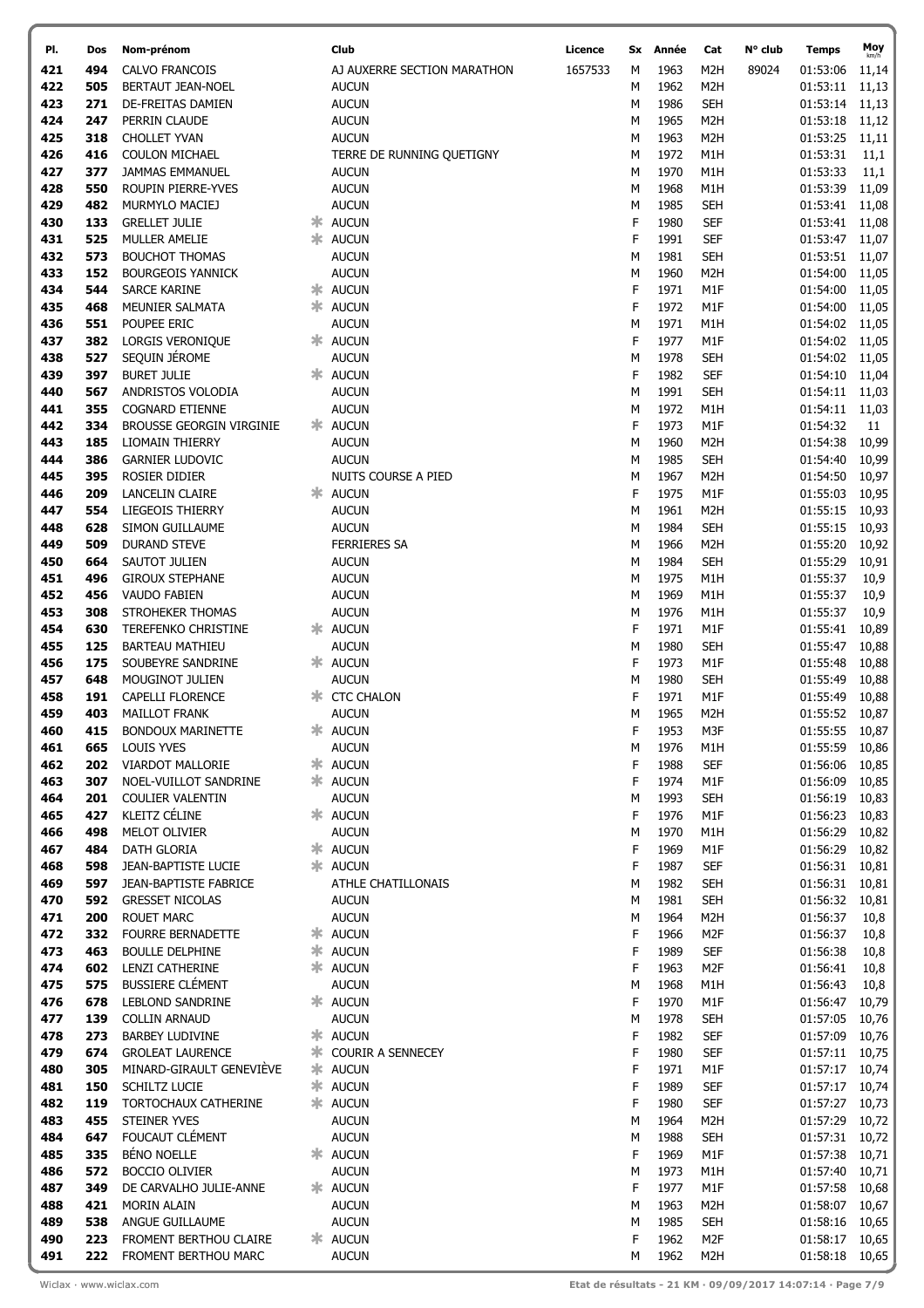| PI.        | Dos        | Nom-prénom                             | Club                             | Licence | Sx     | Année        | Cat               | N° club | Temps                | Moy           |
|------------|------------|----------------------------------------|----------------------------------|---------|--------|--------------|-------------------|---------|----------------------|---------------|
| 492        | 563        | <b>BERCHTOLD SEREGE</b>                | <b>AUCUN</b>                     |         | М      | 1945         | M4H               |         | 01:58:20             | km/h<br>10,65 |
| 493        | 454        | NIZET FABRICE                          | <b>AUCUN</b>                     |         | М      | 1970         | M1H               |         | 01:58:22             | 10,64         |
| 494        | 274        | <b>TETU ALAIN</b>                      | <b>AUCUN</b>                     |         | М      | 1960         | M <sub>2</sub> H  |         | 01:58:26             |               |
|            | 169        |                                        |                                  |         | F      |              |                   |         |                      | 10,64         |
| 495        |            | <b>GAUTHIER FLORENCE</b>               | * AUCUN                          |         |        | 1978         | <b>SEF</b>        |         | 01:58:27             | 10,64         |
| 496        | 686        | MICONNET ODILE                         | * AUCUN                          |         | F      | 1972         | M1F               |         | 01:58:40             | 10,62         |
| 497        | 621        | ROMANG DANIEL                          | <b>AUCUN</b>                     |         | M      | 1956         | M3H               |         | 01:58:41             | 10,62         |
| 498        | 324        | <b>LEGER ELODIE</b>                    | * AUCUN                          |         | F      | 1997         | <b>ESF</b>        |         | 01:58:43             | 10,61         |
| 499        | 378        | <b>DURAND GILLES</b>                   | <b>AUCUN</b>                     |         | M      | 1963         | M <sub>2</sub> H  |         | 01:58:43             | 10,61         |
| 500        | 404        | <b>LAVIRON RAPHAEL</b>                 | <b>AUCUN</b>                     |         | М      | 1976         | M1H               |         | 01:58:47             | 10,61         |
| 501        | 570        | BESANCENOT MARIE-NOEL                  | * AUCUN                          |         | F      | 1969         | M1F               |         | 01:58:49             | 10,6          |
| 502        | 190        | TOBIAS ANNE-CATHERINE                  | * ASPTT DIJON ATHLETISME         | 913370  | F      | 1983         | <b>SEF</b>        | 21032   | 01:58:53             | 10,6          |
| 503        | 374        | <b>AERNOUT ANAIS</b>                   | * AUCUN                          |         | F      | 1987         | <b>SEF</b>        |         | 01:58:57             | 10,59         |
| 504        | 233        | NIPORTE CHRISTINE                      | * AUCUN                          |         | F      | 1972         | M1F               |         | 01:59:01             | 10,59         |
| 505        | 650        | <b>GUICHARD PHILIPPE</b>               | <b>AUCUN</b>                     |         | M      | 1960         | M <sub>2</sub> H  |         | 01:59:04             | 10,58         |
| 506        | 224        | <b>BARBERET LUCILE</b>                 | * AUCUN                          |         | F      | 1987         | <b>SEF</b>        |         | 01:59:38             | 10,53         |
| 507        | 193        | LOTITO ANTONIO                         | <b>AUCUN</b>                     |         | M      | 1955         | M3H               |         | 01:59:39             | 10,53         |
| 508        | 135        | DESBOEUFS MAXIME                       | <b>AUCUN</b>                     |         | М      | 1982         | SEH               |         | 01:59:42             | 10,53         |
| 509        | 130        | <b>BABOUILLARD VANESSA</b>             | * AUCUN                          |         | F      | 1980         | <b>SEF</b>        |         | 01:59:46             | 10,52         |
| 510        | 109        | <b>EYMANN ALAIN</b>                    | <b>AUCUN</b>                     |         | M      | 1962         | M <sub>2</sub> H  |         | 02:00:09             | 10,49         |
| 511        | 144        | <b>GENAY NADINE</b>                    | * AUCUN                          |         | F      | 1957         | M3F               |         | 02:00:24             | 10,47         |
| 512        | 258        | SEGAUD MATHIEU                         | <b>AUCUN</b>                     |         | M      | 1984         | <b>SEH</b>        |         | 02:00:33             | 10,45         |
| 513        | 156        | <b>BOURIANT LAURENT</b>                | <b>AUCUN</b>                     |         | M      | 1970         | M1H               |         | 02:00:42             | 10,44         |
| 514        | 449        | <b>MAS MANUEL</b>                      | <b>AUCUN</b>                     |         | M      | 1962         | M <sub>2</sub> H  |         | 02:00:44             | 10,44         |
| 515        | 361        | MARDESIC PAVAO                         | <b>AUCUN</b>                     |         | М      | 1960         | M <sub>2</sub> H  |         | 02:00:48             | 10,43         |
| 516        | 272        | HODAN LAETITIA                         | * AUCUN                          |         | F      | 1980         | <b>SEF</b>        |         | 02:00:50             | 10,43         |
| 517        | 410        | MINET PATRICIA                         | * AUCUN                          |         | F      | 1969         | M1F               |         | 02:00:54             | 10,42         |
| 518        | 635        | TODESCHINI DIDIER                      | <b>AUCUN</b>                     |         | M      | 1962         | M <sub>2</sub> H  |         | 02:01:14             | 10,39         |
| 519        | 579        | <b>CHARRON ALAIN</b>                   | <b>AUCUN</b>                     |         | M      | 1960         | M <sub>2</sub> H  |         | 02:01:15             | 10,39         |
| 520        | 167        | HAEMMERLE BERTRAND                     | <b>AUCUN</b>                     |         | M      | 1970         | M1H               |         | 02:01:16             | 10,39         |
| 521        | 235        | LAMBERT ELISABETH                      | * AUCUN                          |         | F      | 1975         | M1F               |         | 02:01:17             | 10,39         |
| 522        | 409        | MINET FRANCOIS                         | <b>AUCUN</b>                     |         | М      | 1969         | M1H               |         | 02:01:19             | 10,39         |
| 523        | 365        | ROOS CÉLINE                            | * AUCUN                          |         | F      | 1977         | M1F               |         | 02:01:34             | 10,36         |
| 524        | 518        | MECHKAOUI FAYZA                        | <b>≭</b> CROCO                   |         | F      | 1971         | M1F               |         | 02:01:42             | 10,35         |
| 525        | 229        | DUTHU MARIE FRANCE                     | * AUCUN                          |         | F      | 1972         | M1F               |         | 02:01:43             | 10,35         |
| 526        | 580        | CHAUDIER STÉPHANE                      | <b>AUCUN</b>                     |         | М      | 1974         | M1H               |         | 02:02:21             | 10,3          |
| 527        | 596        | <b>ISABELLON ALAIN</b>                 | <b>AUCUN</b>                     |         | M      | 1965         | M <sub>2</sub> H  |         | 02:02:22             | 10,3          |
| 528        | 560        | <b>TERMANINI ANNE</b>                  | * AUCUN                          |         | F      | 1976         | M1F               |         | 02:02:24             | 10,29         |
| 529        | 276        | <b>GILBERT SYLVIE</b>                  | * AUCUN                          |         | F      | 1962         | M2F               |         | 02:02:25             | 10,29         |
| 530        | 547        | <b>ROSIER ALAIN</b>                    | GA HAUT-SAONOIS (FC)             | 1124694 | M      | 1956         | M3H               | 70004   | 02:02:37             | 10,28         |
| 531        | 204        | <b>CUISSINAT PASCALE</b>               | * AUCUN                          |         | F      | 1980         | <b>SEF</b>        |         | 02:03:39 10,19       |               |
| 532        | 486        | <b>BACHER PIERRE-YVES</b>              | <b>AUCUN</b>                     |         | М      | 1970         | M1H               |         | 02:03:47 10,18       |               |
| 533        | 225        | TOURIGNY JEAN-LUC                      | <b>AUCUN</b>                     |         | М      | 1958         | M <sub>2</sub> H  |         | 02:03:55             | 10,17         |
| 534        | 345        | BERRABOUKH MÉNOUAR                     | <b>AUCUN</b>                     |         | М      | 1963         | M2H               |         | 02:04:03             | 10,16         |
| 535        | 148        | <b>COTTIN GARANCE</b>                  | * AUCUN                          |         | F      | 1990         | <b>SEF</b>        |         | 02:04:12             | 10,14         |
| 536        | 293        | TROSSAT PIERRE EMMANUEL                | <b>AUCUN</b>                     |         | М      | 1975         | M1H               |         | 02:04:29             | 10,12         |
| 537        | 559        | <b>HERBINET SERGE</b>                  | CHU DIJON BOURGOGNE              |         | М      | 1965         | M <sub>2</sub> H  |         | 02:04:29             | 10,12         |
| 538        | 555        | <b>HERBINET JACQUES</b>                | <b>AUCUN</b>                     |         | M      | 1964         | M <sub>2</sub> H  |         | 02:04:30             | 10,12         |
| 539        | 439        | AMBANI GLANGETAS BRIDGIT               | * AUCUN                          |         | F      | 1978         | <b>SEF</b>        |         | 02:04:53             | 10,09         |
| 540        | 651        | <b>GUICHARD JEAN MICHEL</b>            | <b>AUCUN</b>                     |         | M      | 1950         | M3H               |         | 02:05:01             | 10,08         |
| 541        | 311        | <b>GOUBINAT LAURENCE</b>               | * AUCUN                          |         | F      | 1968         | M1F               |         | 02:05:03             | 10,08         |
| 542        | 245        | LAPIERRE CAMILLE                       | * AUCUN                          |         | F      | 1990         | <b>SEF</b>        |         | 02:05:03             | 10,08         |
| 543        | 297        | MOUILEH HASSNA                         | * AUCUN                          |         | F      | 1991         | <b>SEF</b>        |         | 02:05:04             | 10,07         |
| 544        | 359        | <b>DUBAIL AUDREY</b>                   | * AUCUN                          |         | F      | 1984         | <b>SEF</b>        |         | 02:05:10             | 10,07         |
| 545        | 101        | <b>GOASDOUE MICHEL</b>                 | <b>AUCUN</b>                     |         | M      | 1945         | M4H               |         | 02:05:21             | 10,05         |
| 546        | 259        | <b>CHAMPION JIMMY</b>                  | <b>AUCUN</b>                     |         | M      | 1971         | M1H               |         | 02:06:22             | 9,97          |
| 547        | 685        | LAPROVITTA AGOSTINA                    | * AUCUN                          |         | F      | 1992         | <b>SEF</b>        |         | 02:06:29             | 9,96          |
| 548        | 127        | SARASIN DELPHINE                       | * AUCUN                          |         | F      | 1974         | M1F               |         | 02:06:43             | 9,94          |
| 549        | 552        | MAITREHENRY DIDIER                     | <b>AUCUN</b>                     |         | M      | 1954         | M3H               |         | 02:08:42             | 9,79          |
| 550        | 398        | <b>CHOPIN VICTORIEN</b>                | <b>AUCUN</b>                     |         | М      | 1988         | <b>SEH</b>        |         | 02:08:53             | 9,78          |
| 551        | 131        | TELLIER STEPHANE                       | <b>AUCUN</b>                     |         | M      | 1985         | <b>SEH</b>        |         | 02:09:29             | 9,73          |
| 552        | 590        | <b>GENEAU MARIE-JOSEPHE</b>            | * AUCUN                          |         | F      | 1958         | M <sub>2F</sub>   |         | 02:09:50             | 9,7           |
| 553        | 594        | HUCHON ALEXANDRA                       | * AUCUN                          |         | F      | 1981         | <b>SEF</b>        |         | 02:10:55             | 9,62          |
| 554        | 265        | MANGONAUX SONIA                        | * AUCUN                          |         | F      | 1979         | <b>SEF</b>        |         | 02:11:06             | 9,61          |
| 555        | 250        | OLIVIER LUDOVIC                        | <b>AUCUN</b>                     |         | М      | 1976         | M1H               |         | 02:11:18             | 9,6           |
| 556<br>557 | 257<br>149 | <b>DUPLESSIS FABRICE</b><br>LUC EMILIE | ALLIANCE FONM LE CLUB<br>* AUCUN | 1913724 | M<br>F | 1976<br>1989 | M1H<br><b>SEF</b> |         | 02:11:38<br>02:12:07 | 9,57          |
| 558        | 458        | <b>MAROY ISBELLE</b>                   | <b>* TRIATHLON CLUB SEURROIS</b> |         | F      | 1977         | M1F               |         | 02:12:13             | 9,54<br>9,53  |
| 559        | 147        | PADOVANI ROMANA                        | * AUCUN                          |         | F      | 1989         | <b>SEF</b>        |         | 02:12:51             | 9,48          |
| 560        | 145        | OEUVRARD CHRISTIAN                     | <b>AUCUN</b>                     |         | M      | 1958         | M <sub>2</sub> H  |         | 02:12:51             | 9,48          |
| 561        | 146        | PADOVANI MARC                          | <b>AUCUN</b>                     |         | M      | 1952         | M3H               |         | 02:12:52             | 9,48          |
| 562        | 180        | MOUNY MICHEL                           | <b>AUCUN</b>                     |         | М      | 1951         | M3H               |         | 02:14:56             | 9,34          |
|            |            |                                        |                                  |         |        |              |                   |         |                      |               |